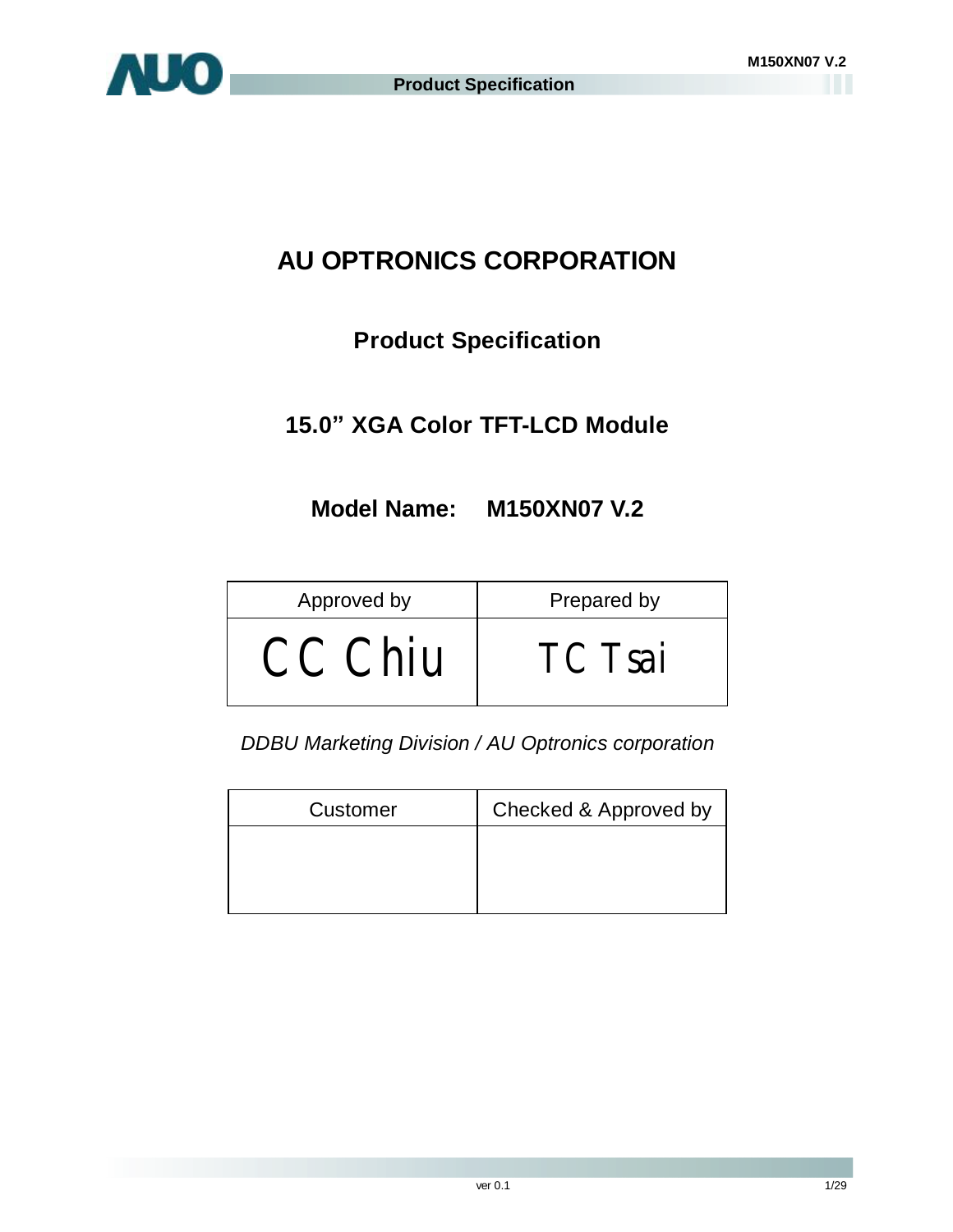

**Product Specification** 

# **15.0" XGA Color TFT-LCD Module Model Name: M150XN07 V.2**

# **(u) Preliminary Specifications ( ) Final Specifications**

 **Note: This Specification is subject to change without notice.**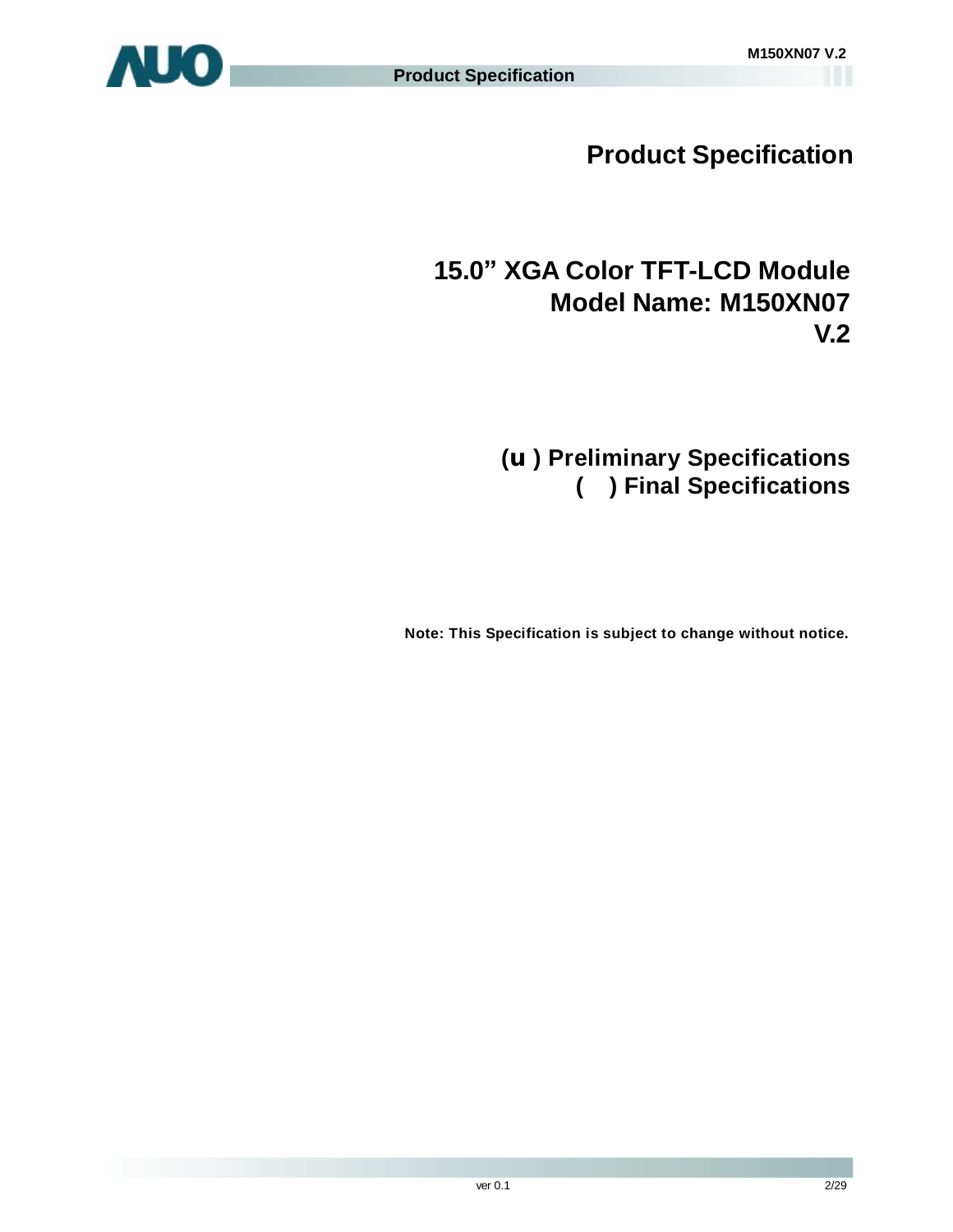



# **Contents**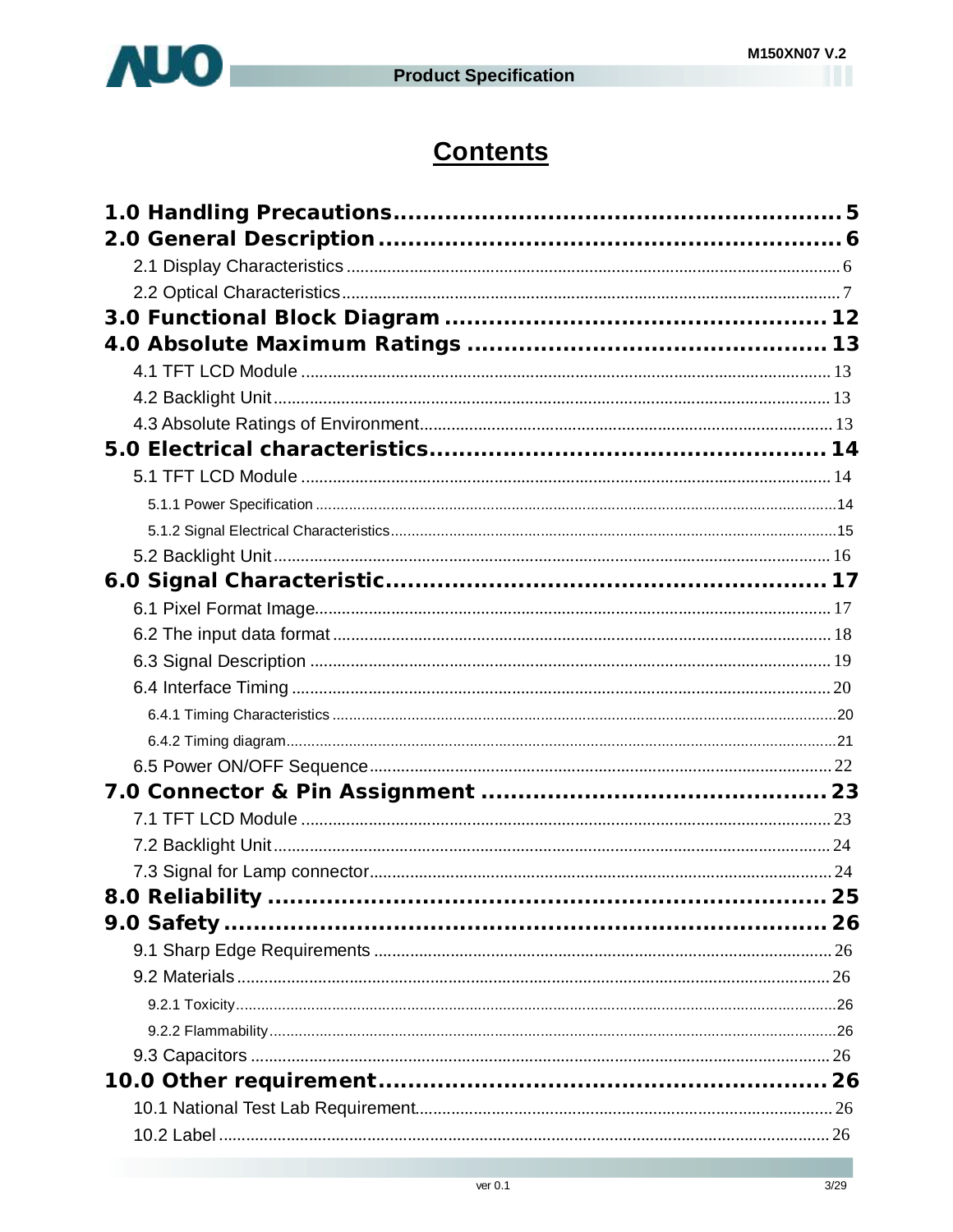

## **11.0 Mechanical Characteristics ................................................ 27 Record of Revision**

| Version and Date Page |            | Old description                   | <b>New Description</b> | Remark |
|-----------------------|------------|-----------------------------------|------------------------|--------|
| 0.1 2005/02/14        | <b>AII</b> | <b>First Edition for Customer</b> |                        |        |
|                       |            |                                   |                        |        |
|                       |            |                                   |                        |        |
|                       |            |                                   |                        |        |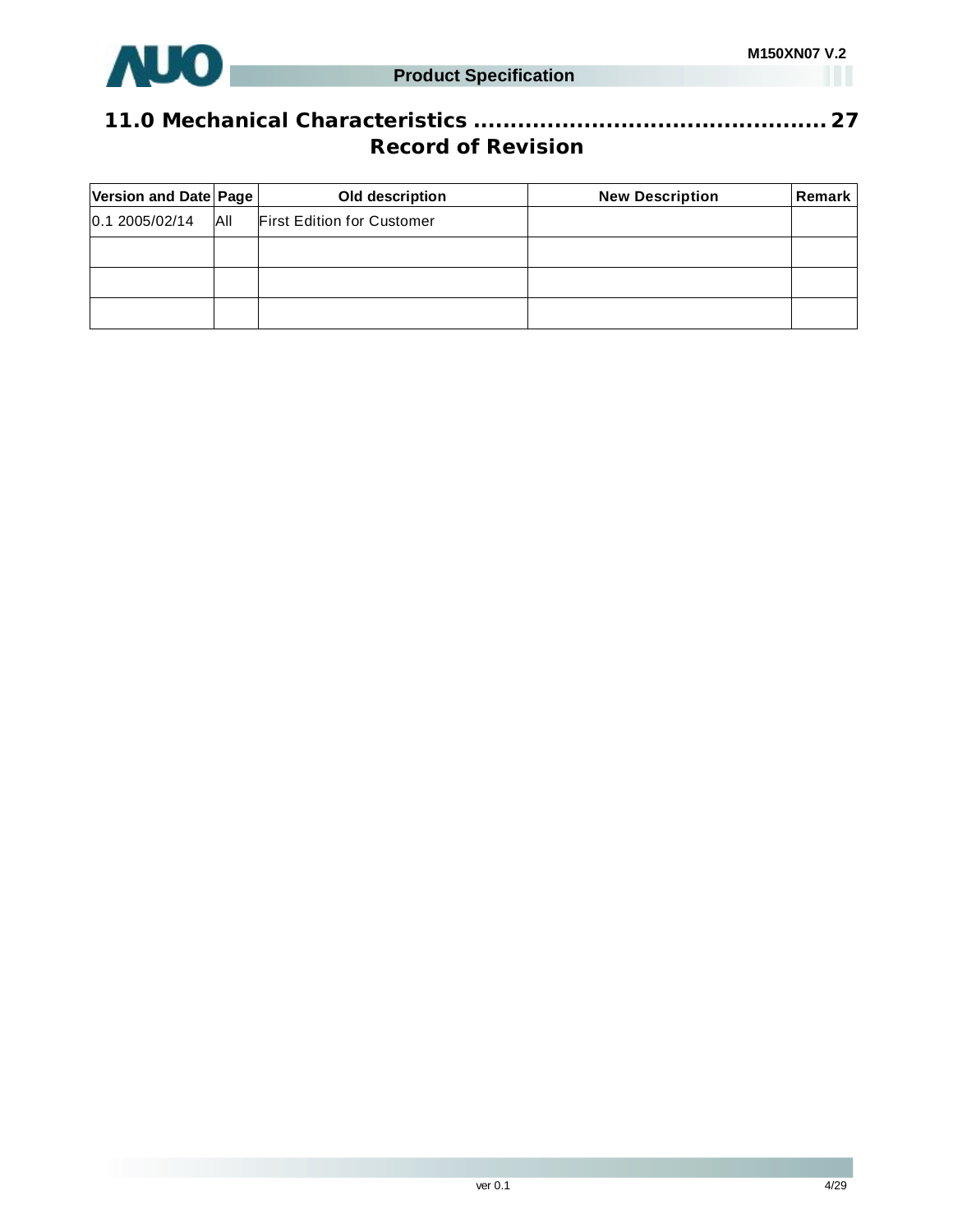

## **1.0 Handling Precautions**

- 1) Since front polarizer is easily damaged, pay attention not to scratch it.
- 2) Be sure to turn off power supply when inserting or disconnecting from input connector.
- 3) Wipe off water drop immediately. Long contact with water may cause discoloration or spots.
- 4) When the panel surface is soiled, wipe it with absorbent cotton or other soft cloth.
- 5) Since the panel is made of glass, it may break or crack if dropped or bumped on hard surface.
- 6) Since CMOS LSI is used in this module, take care of static electricity and insure human earth when handling.
- 7) Do not open nor modify the Module Assembly.
- 8) Do not press or pat the panel surface by fingers,hand or tooling.
- 9) Do not press the reflector sheet at the back of the module to any directions.
- 10) In case if a module has to be put back into the packing container slot after once it was taken out from the container, do not press the center of the CCFL reflector edge. Instead, press at the far ends of the CCFL reflector edge softly. Otherwise the TFT module may be damaged.
- 11) At the insertion or removal of the Signal Interface Connector, be sure not to rotate nor tilt the Interface Connector of the TFT module.
- 12) After installation of the TFT module into an enclosure (Desktop monitor Bezel, for example), do not twist nor bend the TFT Module even momentary. At designing the enclosure, it should be taken into consideration that no bending/twisting forces are applied to the TFT module from outside. Otherwise the TFT module may be damaged.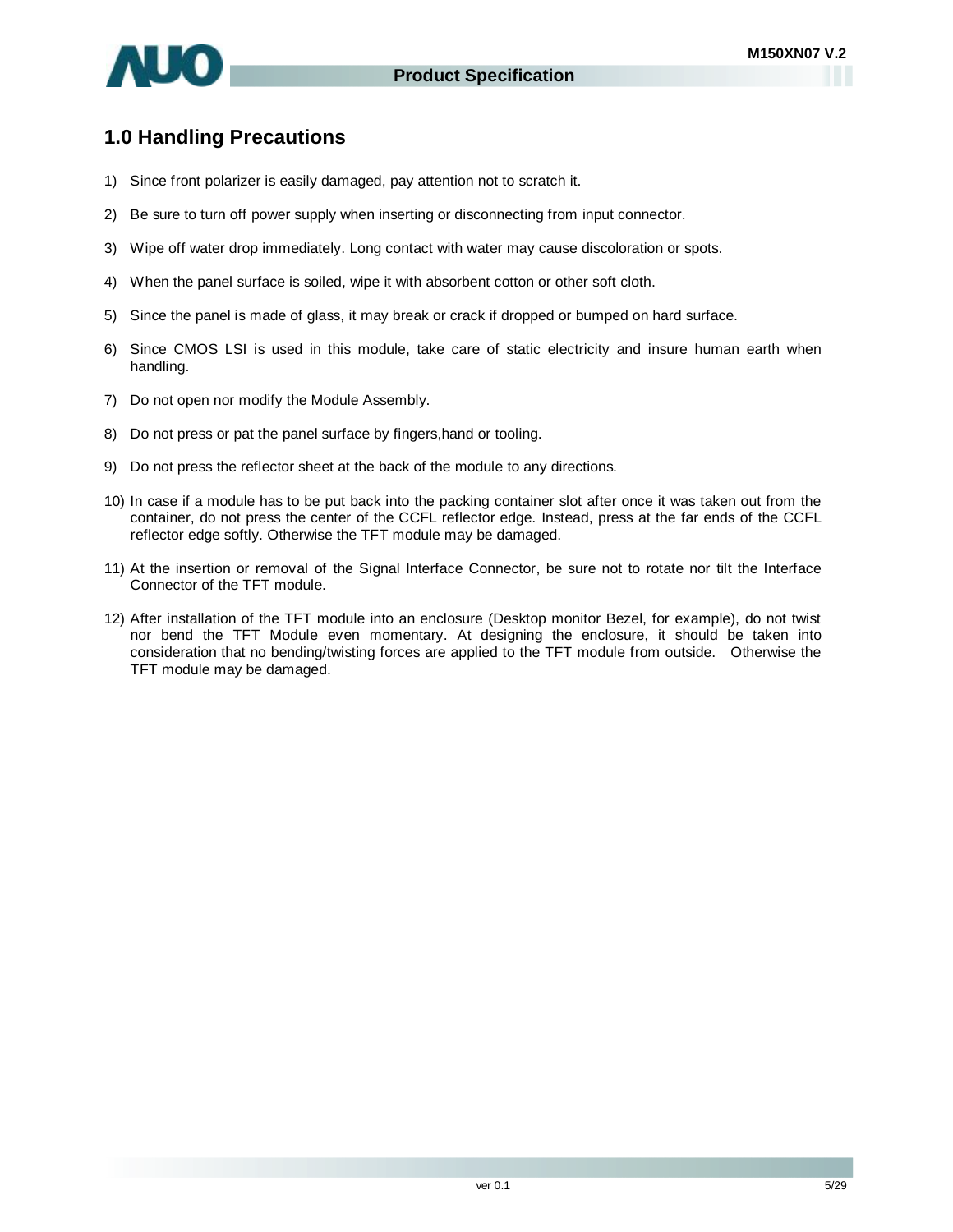## **2.0 General Description**

This specification applies to the 15.0 inch Color TFT/LCD Module M150XN07 V2.

This module is designed for a display unit of personal computer.

The display supports the XGA (1024 (H) x 768(V)) screen format and 16.2M colors (RGB 6-bits + FRC data).

All input signals are 1 Channel LVDS interface compatible.

This module does not contain an inverter card for backlight.

## **2.1 Display Characteristics**

The following items are characteristics summary on the table under 25 ℃ condition:

| <b>ITEMS</b>                | <b>Unit</b>   | <b>SPECIFICATIONS</b>                   |       |       |          |  |  |
|-----------------------------|---------------|-----------------------------------------|-------|-------|----------|--|--|
| Screen Diagonal             | [mm]          | 381 (15")                               |       |       |          |  |  |
| Active Area                 | [mm]          | 304.128 (H) x 228.096                   |       |       |          |  |  |
| Pixels H x V                |               | 1024(x3) x 768                          |       |       |          |  |  |
| <b>Pixel Pitch</b>          | [mm]          | 0.297 (per one triad) x 0.297           |       |       |          |  |  |
| Pixel Arrangement           |               | R.G.B. Vertical Stripe                  |       |       |          |  |  |
| Display Mode                |               | TN mode, Normally White                 |       |       |          |  |  |
| <b>White Luminance</b>      | [cd/m $^2$ ]  | 250 (Typ) @ 8mA                         |       |       |          |  |  |
| <b>Contrast Ratio</b>       |               | $500:1$ (Typ)                           |       |       |          |  |  |
| Optical Rise Time/Fall Time | [msec]        | $\overline{1}2$ (Typ)                   |       |       | (Note 1) |  |  |
| <b>Color Saturation</b>     |               | <b>65% NTSC</b>                         |       |       |          |  |  |
| Nominal Input Voltage VDD   | [Volt]        | $+3.3V$                                 |       |       |          |  |  |
| <b>Power Consumption</b>    | [Watt]        | 13.3 W (Typ.) @8mA (All Black Pattern)  |       |       |          |  |  |
| (VDD line + CCFL line)      |               |                                         |       |       |          |  |  |
| Weight                      | [Grams]       | 1100 (Typ)                              |       |       |          |  |  |
| <b>Physical Size</b>        | [mm]          |                                         | Min.  | Typ.  | Max.     |  |  |
|                             |               | Horizatal(H)                            | 326.0 | 326.5 | 327.0    |  |  |
|                             |               | Vertical(V)                             | 253.0 | 253.5 | 254.0    |  |  |
|                             |               | Depth(D)                                |       |       | 12.0     |  |  |
| <b>Electrical Interface</b> |               | 1 Channel LVDS                          |       |       |          |  |  |
| <b>Support Color</b>        |               | 16.2M colors (RGB 6-bit + FRC data)     |       |       |          |  |  |
| Temperature Range           |               |                                         |       |       |          |  |  |
| Operating                   | $[^{\circ}C]$ | 0 to $+50$                              |       |       |          |  |  |
| Storage (Shipping)          | $[^{\circ}C]$ | $-20$ to $+60$                          |       |       |          |  |  |
| <b>Surface Treatment</b>    |               | Hard-coating (3H), anti-glare treatment |       |       |          |  |  |

**Note 1 :**System should warm up for at least one hour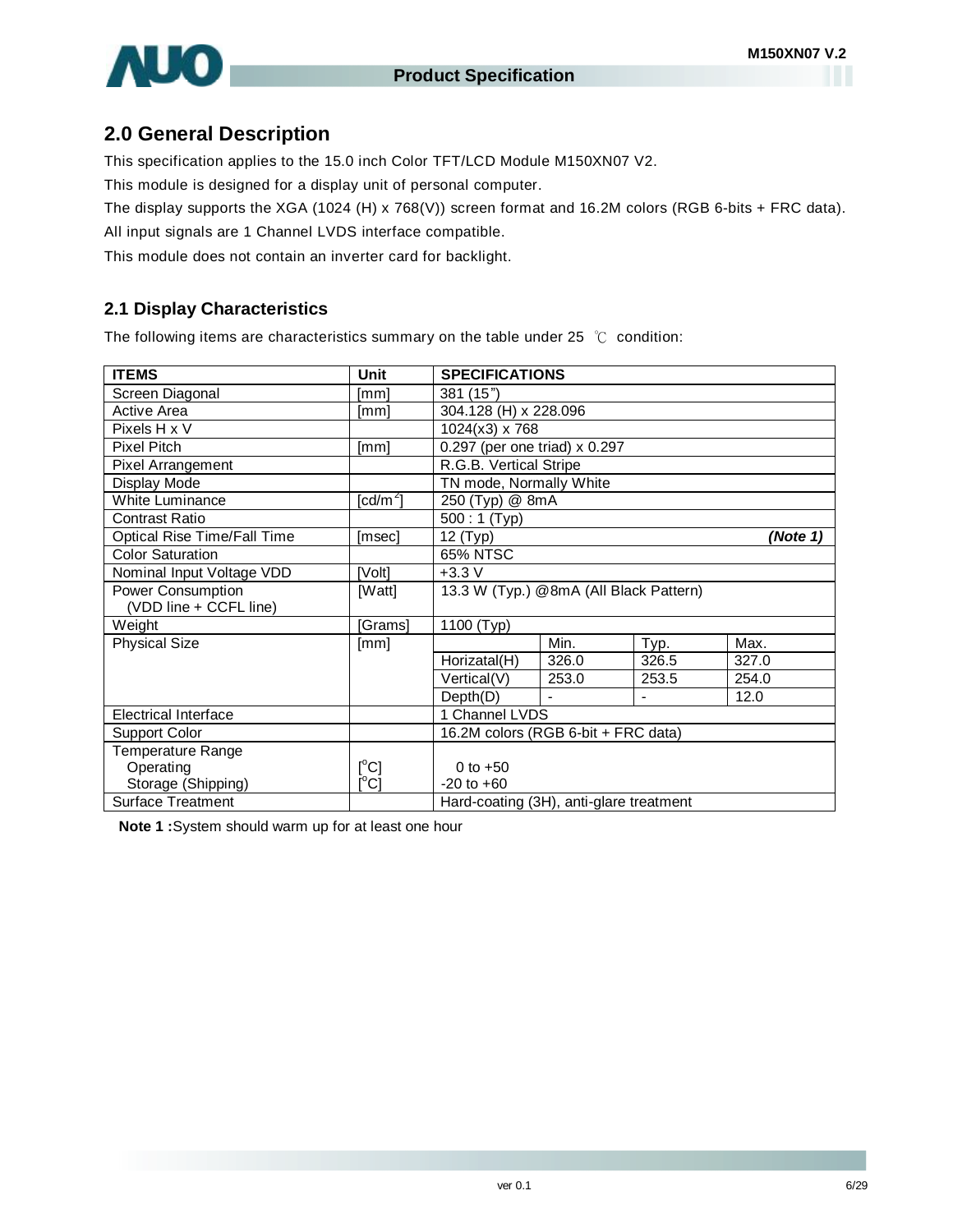

## **Product Specification**

## **2.2 Optical Characteristics**

The optical characteristics are measured under stable conditions at 25 ℃ (Room Temperature):

| <b>Item</b>                            | Unit                   | <b>Conditions</b>                            | Min.           | Typ.       | Max.       | <b>Note</b>            |
|----------------------------------------|------------------------|----------------------------------------------|----------------|------------|------------|------------------------|
|                                        |                        | Horizontal<br>(Right)<br>$CR = 10$<br>(Left) | <b>TBD</b>     | 65<br>65   |            |                        |
| <b>Viewing Angle</b>                   | [degree]               | (Up)<br>Vertical<br>$CR = 10$<br>(Down)      | <b>TBD</b>     | 65<br>55   |            | keep total<br>120(Mayb |
|                                        |                        | Horizontal<br>(Right)<br>$CR = 5$<br>(Left)  | <b>TBD</b>     | <b>TBD</b> |            | e 60,60)               |
|                                        |                        | Vertical<br>(Up)<br>$CR = 5$<br>(Down)       | <b>TBD</b>     | <b>TBD</b> |            |                        |
| Contrast ratio                         |                        | Normal Direction                             | <b>TBD</b>     | 500        |            | $\blacksquare$         |
|                                        |                        | <b>Rising Time</b>                           | $\frac{1}{2}$  | <b>TBD</b> | <b>TBD</b> |                        |
| Response Time                          | [msec]                 | <b>Falling Time</b>                          | $\blacksquare$ | <b>TBD</b> | <b>TBD</b> | Note 1                 |
|                                        |                        | Rising + Falling                             | $\blacksquare$ | 12         |            |                        |
|                                        |                        | Red x                                        | 0.61           | 0.64       | 0.67       |                        |
|                                        |                        | Red y                                        | 0.30           | 0.33       | 0.36       |                        |
| Color / Chromaticity                   |                        | Green x                                      | 0.27           | 0.30       | 0.33       |                        |
| Coordinates (CIE)                      |                        | Green y                                      | 0.56           | 0.59       | 0.62       |                        |
|                                        |                        | Blue x                                       | 0.12           | 0.15       | 0.18       |                        |
|                                        |                        | Blue y                                       | 0.07           | 0.10       | 0.13       |                        |
| Color<br>Coordinates<br>(CIE)          |                        | White x                                      | 0.28           | 0.31       | 0.34       |                        |
| White                                  |                        | White y                                      | 0.30           | 0.33       | 0.36       |                        |
| White Luminance @ CCFL<br>8mA (center) | $\lceil cd/m^2 \rceil$ |                                              | 200            | 250        |            |                        |
| Luminance Uniformity                   | [%]                    |                                              | 75             | 80         |            | Note 2                 |
| Crosstalk (in 75Hz)                    | [%]                    |                                              |                | 1.2        | 1.5        | Note 3                 |
| Flicker                                | dB                     |                                              |                |            | $-20$      | Note 4                 |

Equipment Pattern Generator, Power Supply, Digital Voltmeter, Luminance meter (PR 880, BM-5A ,

BM 7 ,CS-1000, CA210, SR\_3 & EZ Contrast(ELDIM)\* )

Aperture 1° with 50cm viewing distance

Test Point Center (VESA point 9)

Environment < 1 lux

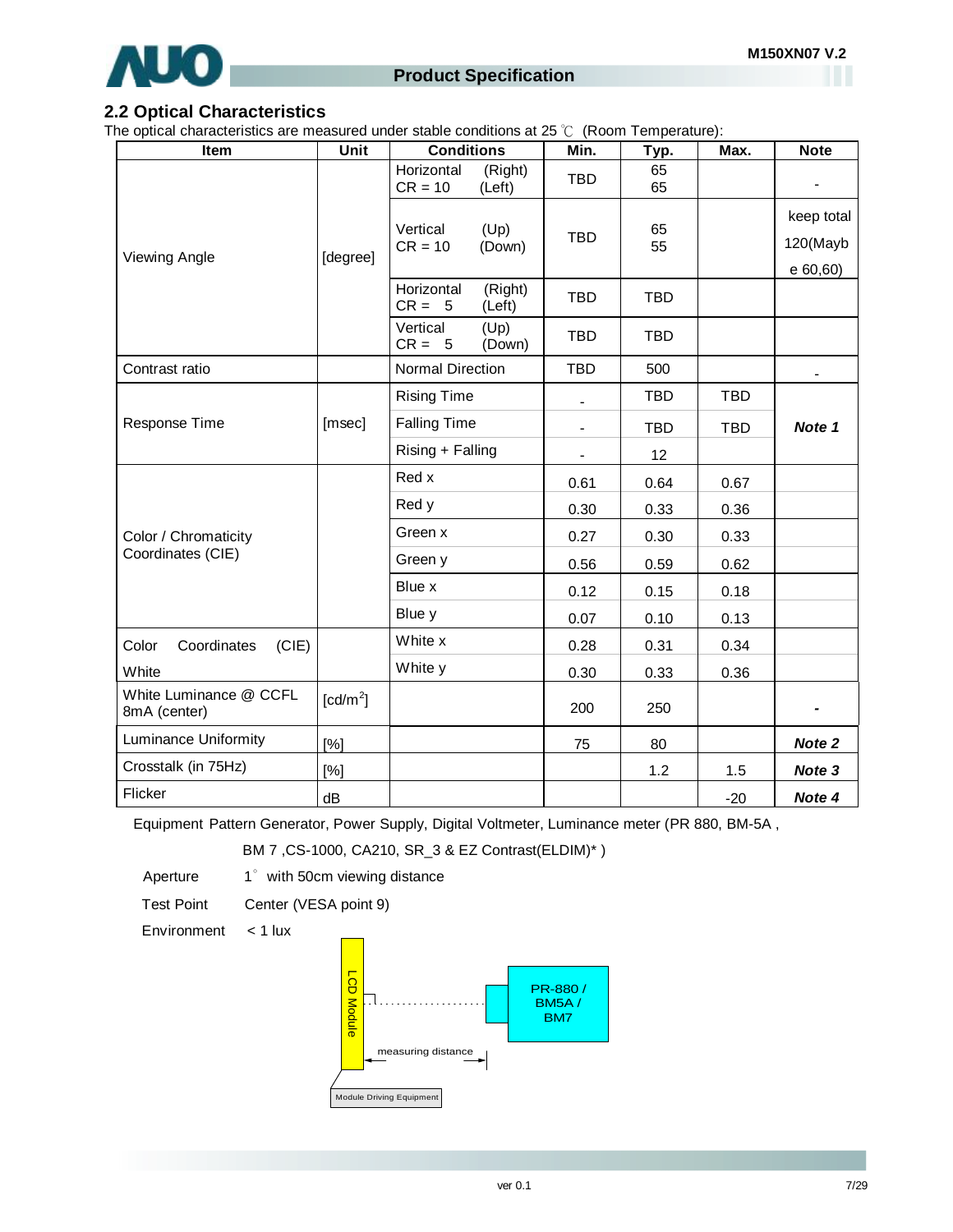

## **Product Specification**

\*' EZ Contrast is different measurement tool with very close viewing distance.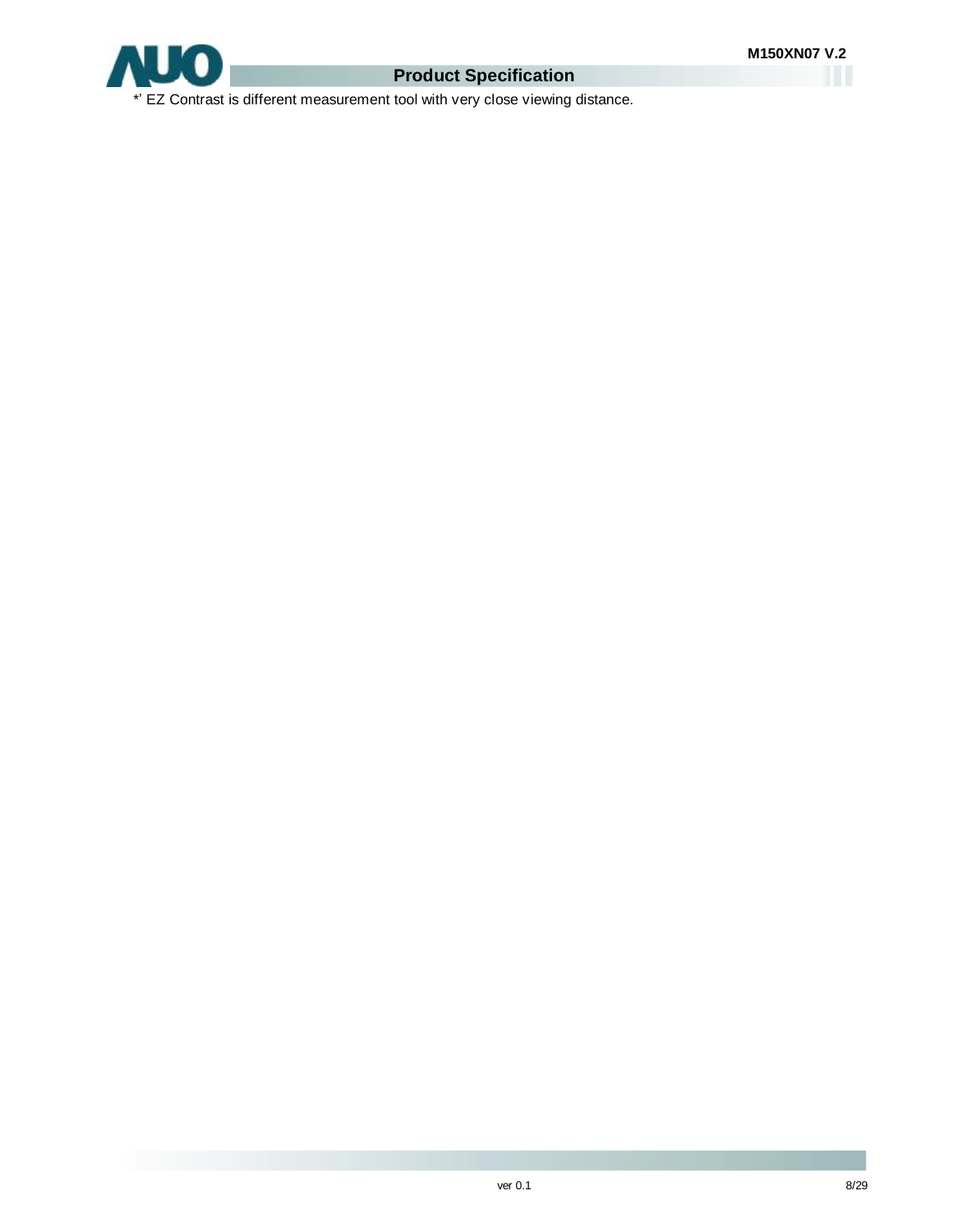

#### *Note 1:* **Definition of Response time**

The output signals of photo detector are measured when the input signals are changed from "Black" to "White" (rising time), and from "White" to "Black "(falling time), respectively. The response time is interval between the 10% and 90% of amplitudes.



#### *Note 2:* **Brightness uniformity of these 9 points is defined as below**



Uniformity =  $\frac{\text{Minimum Luminance in 9 points } (1-9)}{\text{Maximum Luminance in 9 Points } (1-9)} \times 100\%$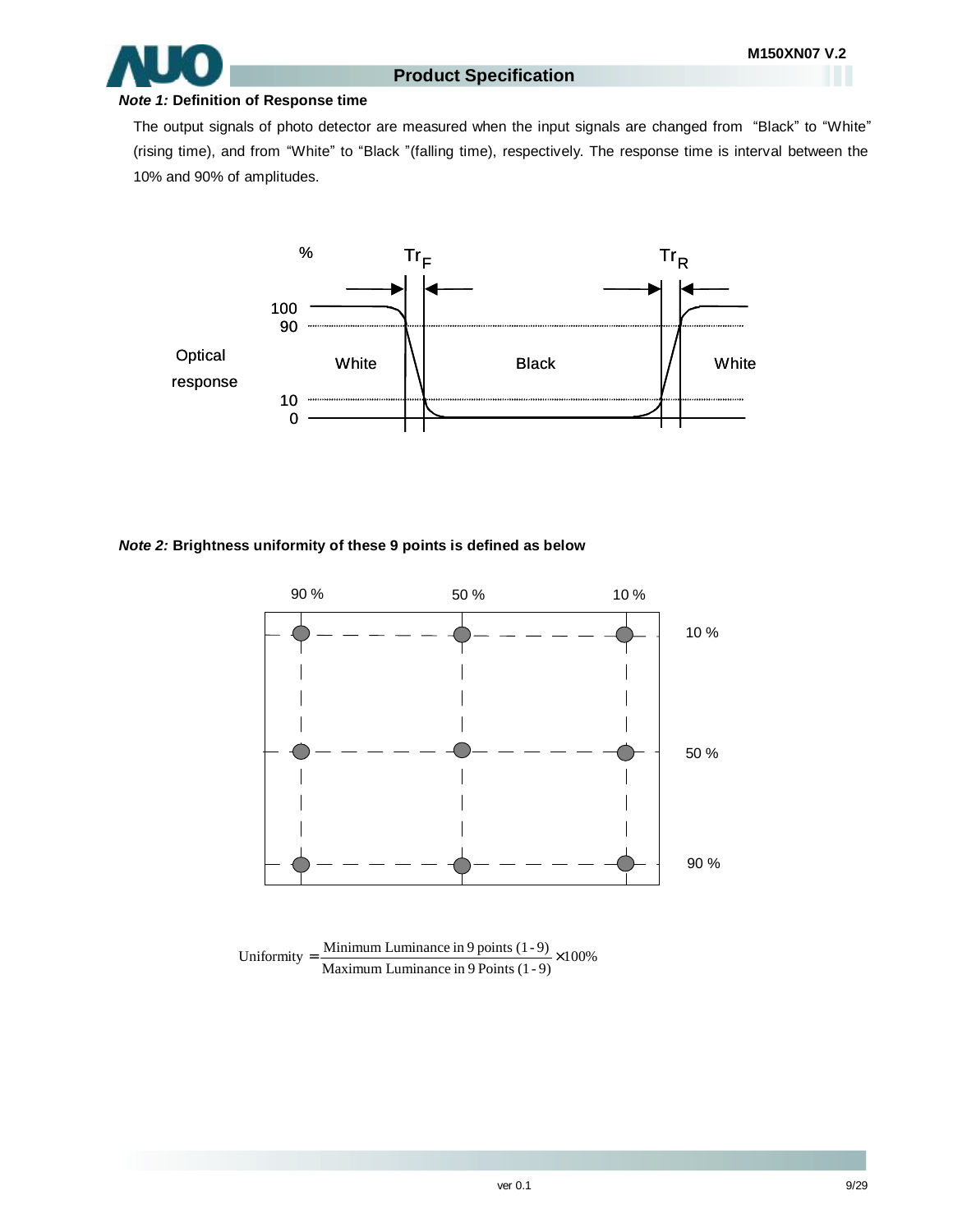**Product Specification**

*Note 3:* Crosstalk is defined as below :



Unit: percentage of dimension of display area I L<sub>A</sub>-L<sub>A'</sub> I / L<sub>A</sub> x 100%= 1.5% max., L<sub>A</sub> and L<sub>B</sub> are brightness at location A and B I L<sub>B</sub>-L<sub>B'</sub> I / L<sub>B</sub> x 100%= 1.5% max., L<sub>A'</sub> and L<sub>B'</sub> are brightness at location A' and B' 0 gray level

*Note 4:* Test Paterm: Subchecker Pattern at 127 gray level

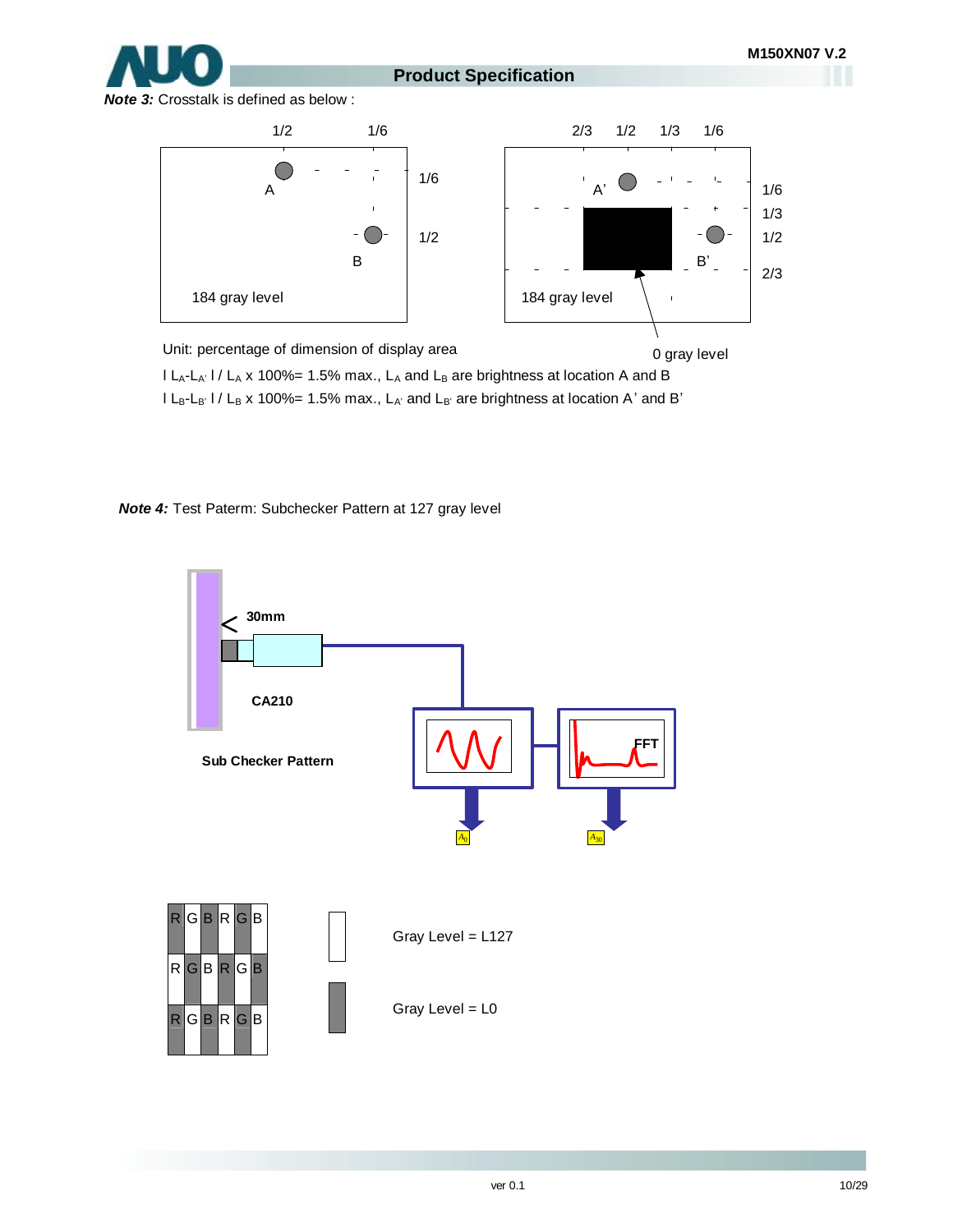

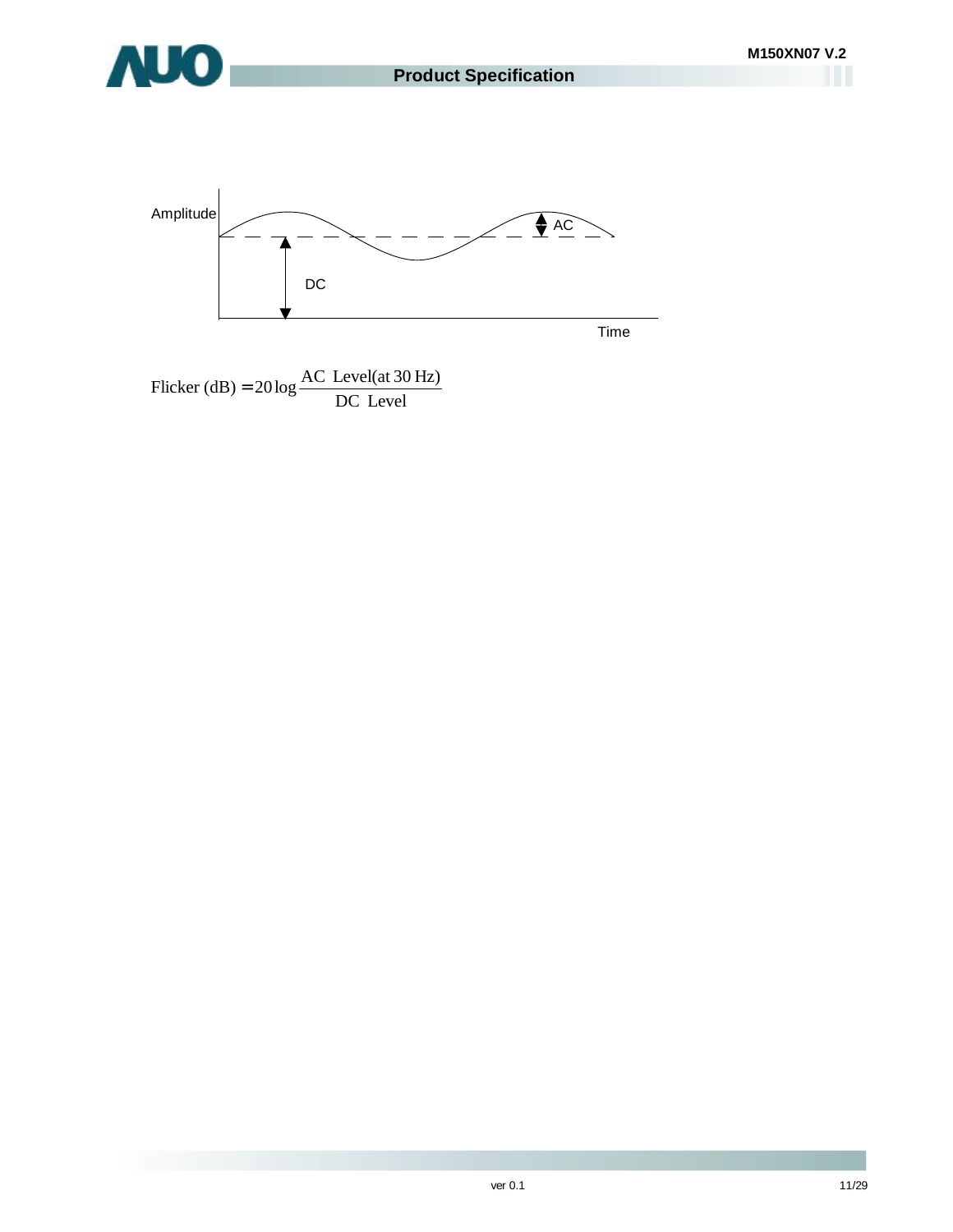

## **3.0 Functional Block Diagram**

The following diagram shows the functional block of the 15.0 inches wide Color TFT/LCD Module:



CWY20G – A0G16 / MSB240420 JST-BHR-03VS-1

**Mating Type**: HRS DF14-20S-1.25C SM02(8.0)B-BHS-1-TB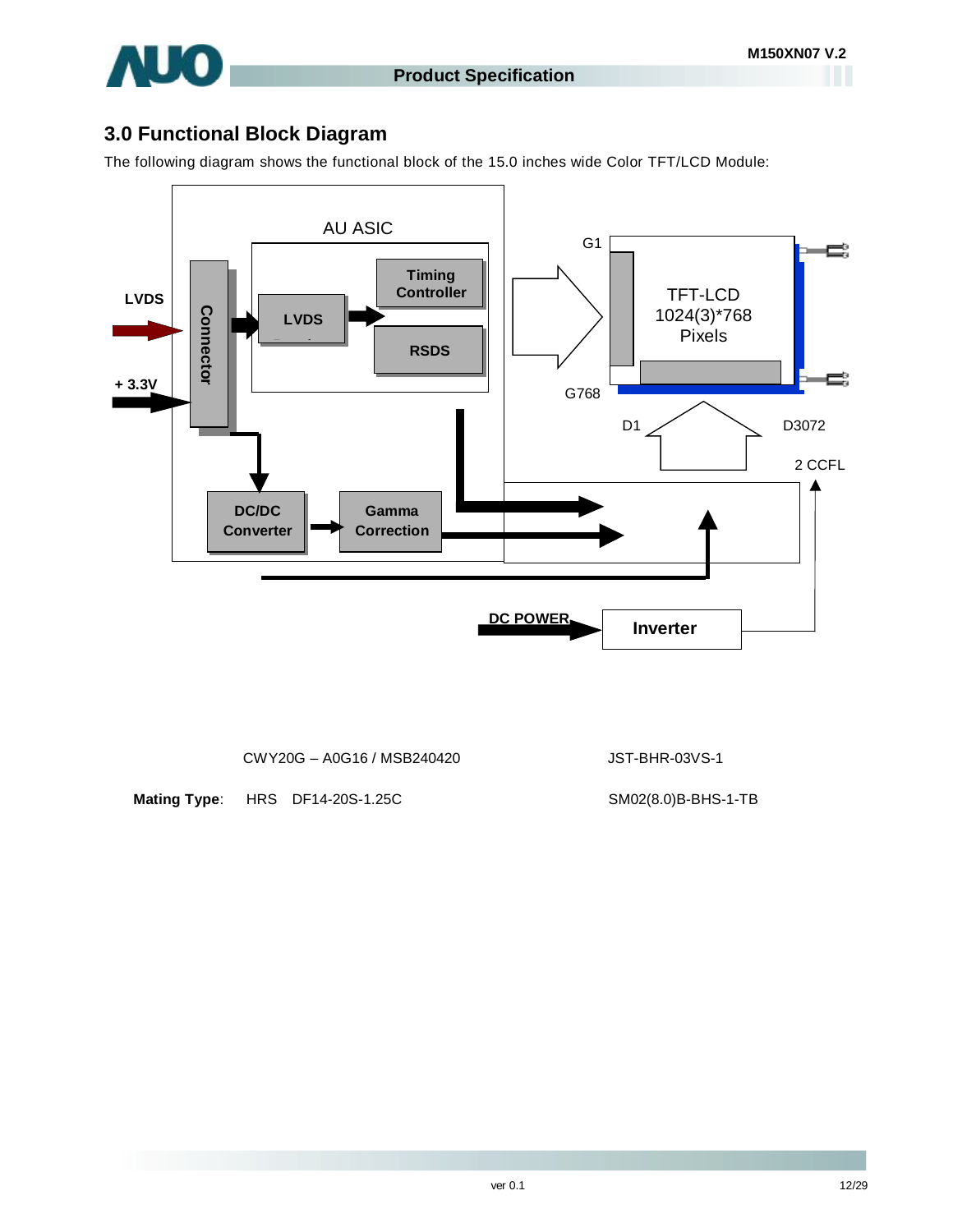

## **4.0 Absolute Maximum Ratings**

Absolute maximum ratings of the module is as following:

## **4.1 TFT LCD Module**

| Item            | Svmbol | Min      | <b>Max</b> | Unit   | <b>Conditions</b> |
|-----------------|--------|----------|------------|--------|-------------------|
| Logic/LCD Drive | VDD    | ົ<br>∪.∪ | ⊦3.6       | [Volt] | <b>Note 1,2</b>   |

## **4.2 Backlight Unit**

| ltem                | Svmbol       | Min | Max | Unit     | <b>Conditions</b> |
|---------------------|--------------|-----|-----|----------|-------------------|
| <b>CCFL Current</b> | <b>IRCFL</b> |     | 8.5 | [mA] rms | <b>Note 1,2</b>   |

## **4.3 Absolute Ratings of Environment**

| <b>Item</b>                  | Symbol     | Min   | Max   | Unit                                    | <b>Conditions</b> |
|------------------------------|------------|-------|-------|-----------------------------------------|-------------------|
| <b>Operating Temperature</b> | TOP        |       | $+50$ | $\mathsf{I}^\circ\mathsf{C} \mathsf{I}$ | Note 3            |
| <b>Operating Humidity</b>    | <b>HOP</b> |       | 90    | [%RH]                                   | Note 3            |
| Storage Temperature          | TST        | $-20$ | +60   | $\mathsf{I}^\circ\mathsf{C} \mathsf{I}$ | Note 3            |
| <b>Storage Humidity</b>      | <b>HST</b> |       | 90    | [%RH]                                   | Note 3            |

*Note 1:* With in Ta (25℃)

*Note 2:* Permanent damage to the device may occur if exceed maximum values

*Note 3:* For quality perfermance, please refer to AUO IIS(Incoming Inspection Standard) . Please refer the graph below for the corresponding of temperature and humidity."



Relative Humidity %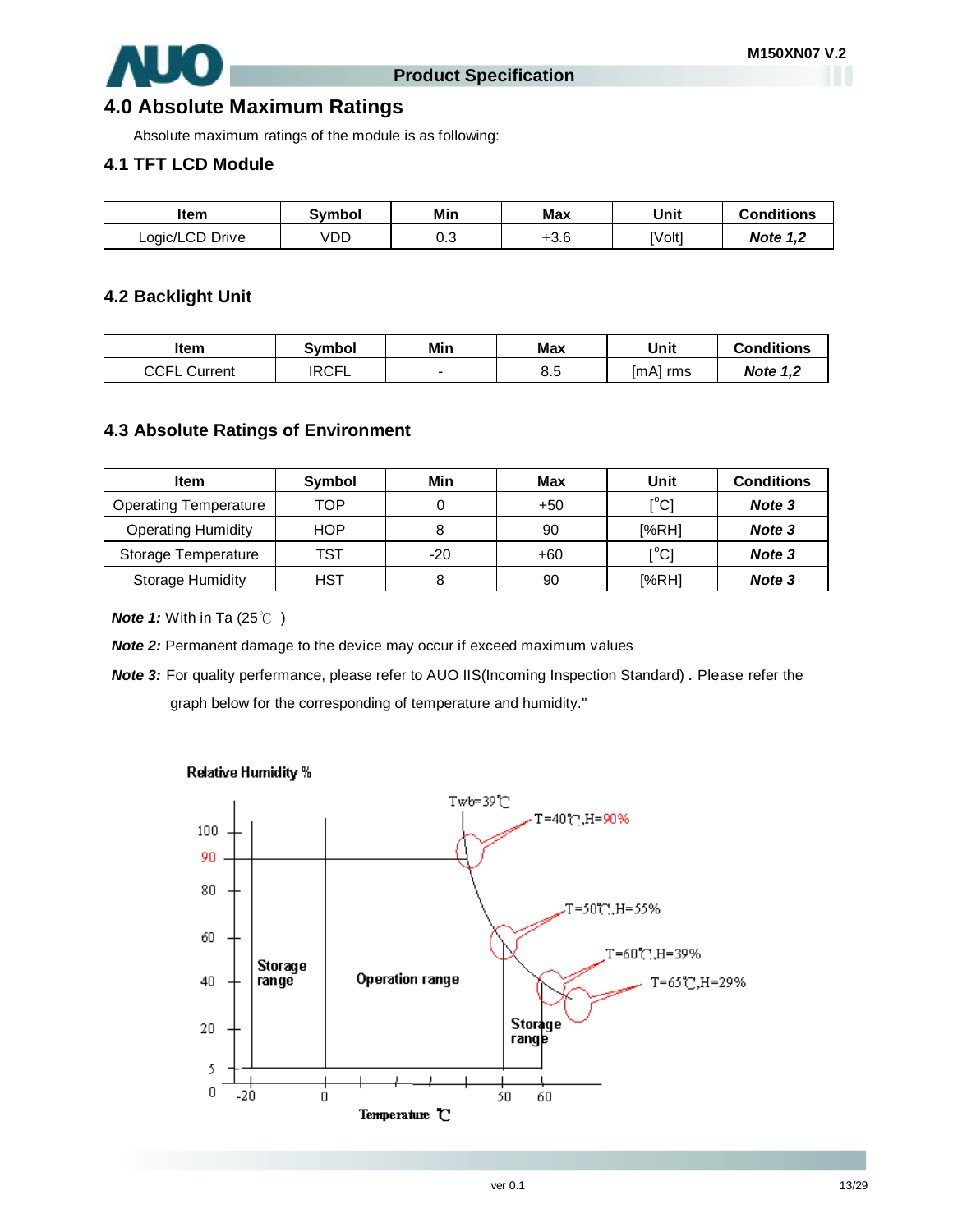

## **5.0 Electrical characteristics**

## **5.1 TFT LCD Module**

## **5.1.1 Power Specification**

Input power specifications are as follows;

| Symbol     | <b>Parameter</b>                               | Min | <b>Typ</b> | <b>Max</b> | <b>Units</b>                    | Condition                               |
|------------|------------------------------------------------|-----|------------|------------|---------------------------------|-----------------------------------------|
| <b>VDD</b> | Logic/LCD Drive<br>Voltage                     | 3.0 | 3.3        | 3.6        | [Volt]                          | $\pm 10\%$                              |
| <b>IDD</b> | <b>VDD</b> current                             |     | 600        | 700        | [mA]                            | Vin=3.3V, Gray Bar Pattern,<br>at 60Hz  |
| Irush      | <b>LCD Inrush Current</b>                      |     |            | 3          | [A]                             | <b>Note</b>                             |
| <b>PDD</b> | <b>VDD Power</b>                               |     | 2.0        | 2.3        | [Watt]                          | Vin=3.3V, Gray Bar Pattern,<br>at 60Hz  |
| VDDrp      | Allowable<br>Logic/LCD Drive<br>Ripple Voltage |     |            | 100        | $\lceil m \vee \rceil$<br>$p-p$ | Vin=3.3V, All Black Pattern,<br>at 75Hz |

*Note:* Measurement conditions:



#### **Vin rising time**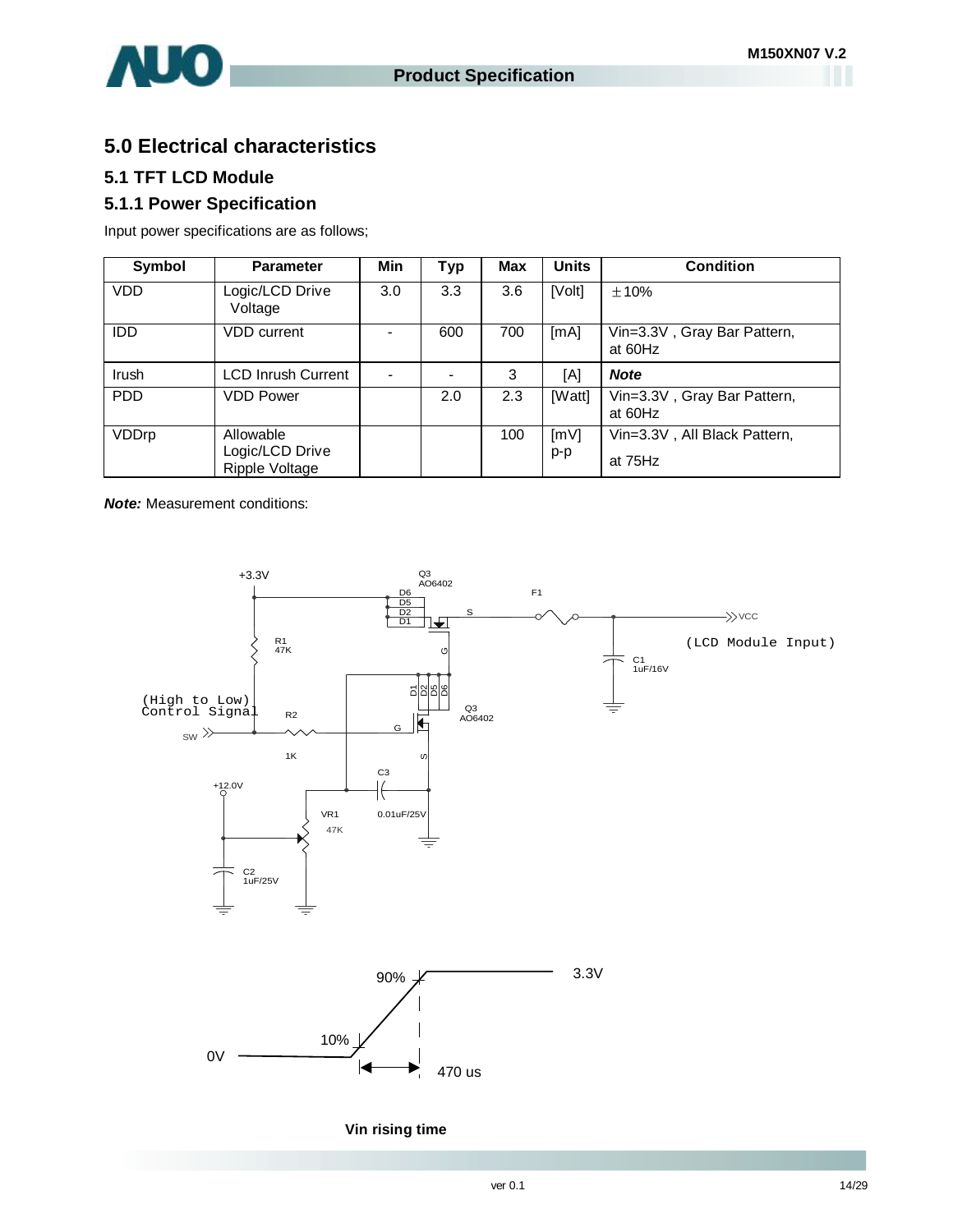

## **5.1.2 Signal Electrical Characteristics**

Input signals shall be low or Hi-Z state when Vin is off It is recommended to refer the specifications of SN75LVDS82DGG (Texas Instruments) in detail.

Each signal characteristics are as follows;

| Symbol     | <b>Parameter</b>                             | Min    | Typ | Max  | <b>Units</b> | <b>Condition</b>      |             |
|------------|----------------------------------------------|--------|-----|------|--------------|-----------------------|-------------|
| <b>VTH</b> | Differential Input<br>High Threshold         |        |     | 100  | [mV]         | $VICM = 1.2V$         | <b>Note</b> |
| <b>VTL</b> | Differential Input<br>Low Threshold          | $-100$ |     |      | [mV]         | $VICM = 1.2V$         | <b>Note</b> |
| <b>VID</b> | Input Differential<br>Voltage                | 100    | 400 | 600  | [mV]         |                       | <b>Note</b> |
| VICM       | Differential Input<br>Common Mode<br>Voltage | 1.1    |     | 1.45 | [V]          | VTH/VTL = $\pm$ 100mV | <b>Note</b> |

*Note:* LVDS Signal Waveform

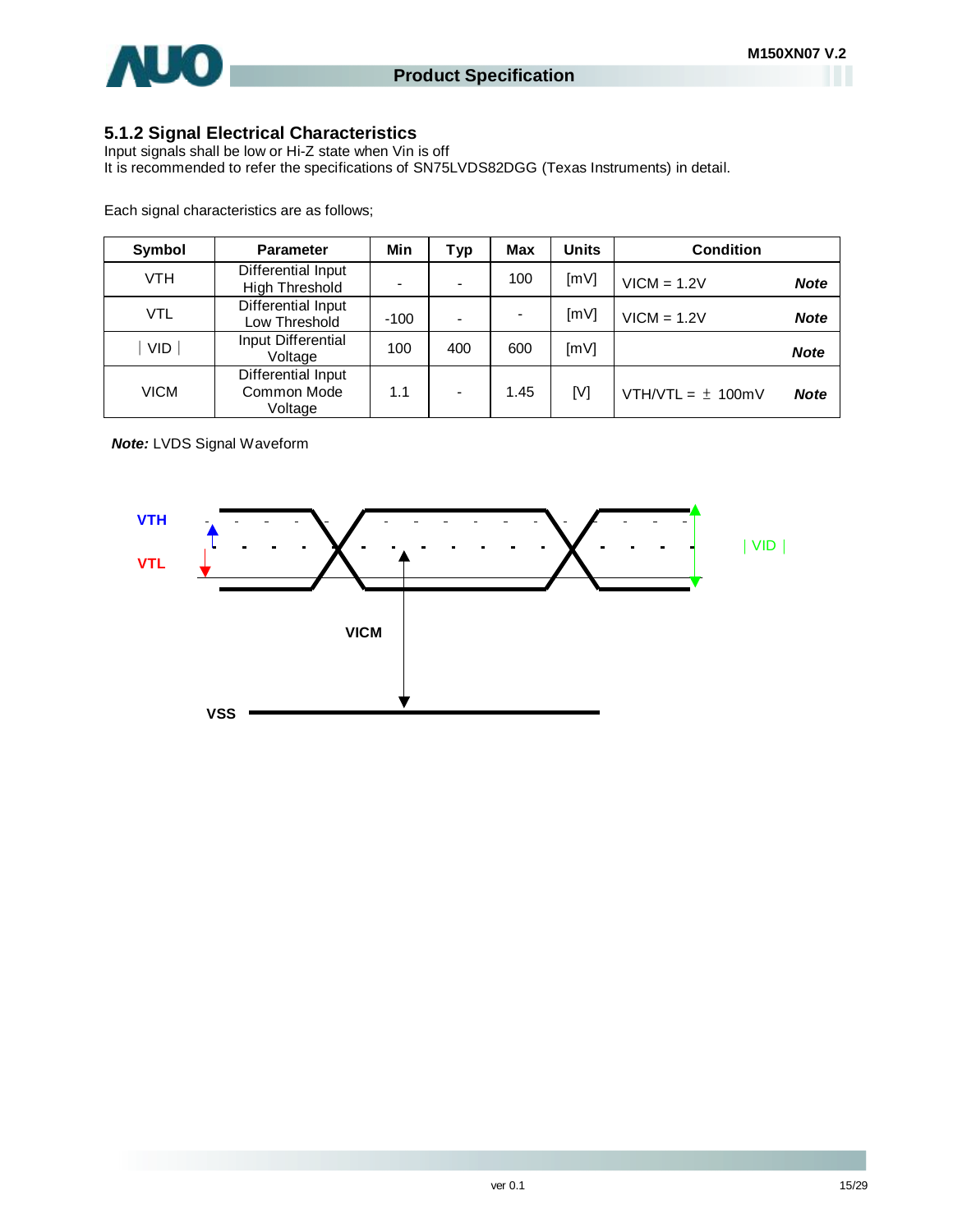

## **5.2 Backlight Unit**

Parameter guideline for CCFL Inverter

| Symbol                                        | <b>Parameter</b>                                          | Min.           | Typ.          | Max.            | Unit          | <b>Condition</b>          |
|-----------------------------------------------|-----------------------------------------------------------|----------------|---------------|-----------------|---------------|---------------------------|
|                                               |                                                           | 2.5            | 8             | 8.5             | [mA]          | $(Ta=25^{\circ}C)$        |
| <b>IRCFL</b>                                  | CCFL operation range                                      |                |               |                 | rms           | Note 4                    |
| <b>ICFL</b>                                   | <b>CCFL Inrush current</b>                                | $\blacksquare$ |               | 20              | [mA]          |                           |
| <b>FCFL</b>                                   | <b>CCFL Frequency</b>                                     | 40             | 55            | 80              | [KHz]         | $(Ta=25^{\circ}C)$ Note 1 |
| <b>ViCFL</b><br>$(0^{\circ}C)$                | <b>CCFL Ignition Voltage</b>                              | 1450           |               |                 | [Volt]        | $(Ta=0^{\circ}C)$ Note 3  |
| (reference)                                   |                                                           |                |               |                 | rms           |                           |
| <b>ViCF</b><br>$(25^{\circ}C)$<br>(reference) | <b>CCFL Ignition Voltage</b>                              | 1100           |               |                 | [Volt]<br>rms | $(Ta=25^{\circ}C)$ Note 3 |
| <b>VCFL</b>                                   | <b>CCFL Discharge Voltage</b>                             |                | 620<br>(@8mA) | 710<br>(@2.5mA) | [Volt]<br>rms | $(Ta=25^{\circ}C)$ Note 2 |
| <b>PCFL</b>                                   | <b>CCFL Power consumption</b><br>@8mA(excluding inverter) |                | 10            | 11              | [Watt]        | $(Ta=25^{\circ}C)$ Note 2 |

**Note 1***:* CCFL frequency should be carefully determined to avoid interference between inverter and TFT LCD.

**Note 2**: Calculator value for reference (IRCFLxVCFLx2=PCFL).

**Note 3**: CCFL inverter should be able to give output a voltage more than 1450 volt. Lamp units need 1450 volt minimum for ignition.

**Note 4**: CCFL life time is 30,000hr at 8.0mA, it's defined as when the brightness is reduced by half. It 's recommended not to exceed 8.0mA for CCFL life time concern and it 's prohibited to exceed 8.5mA for safety concern.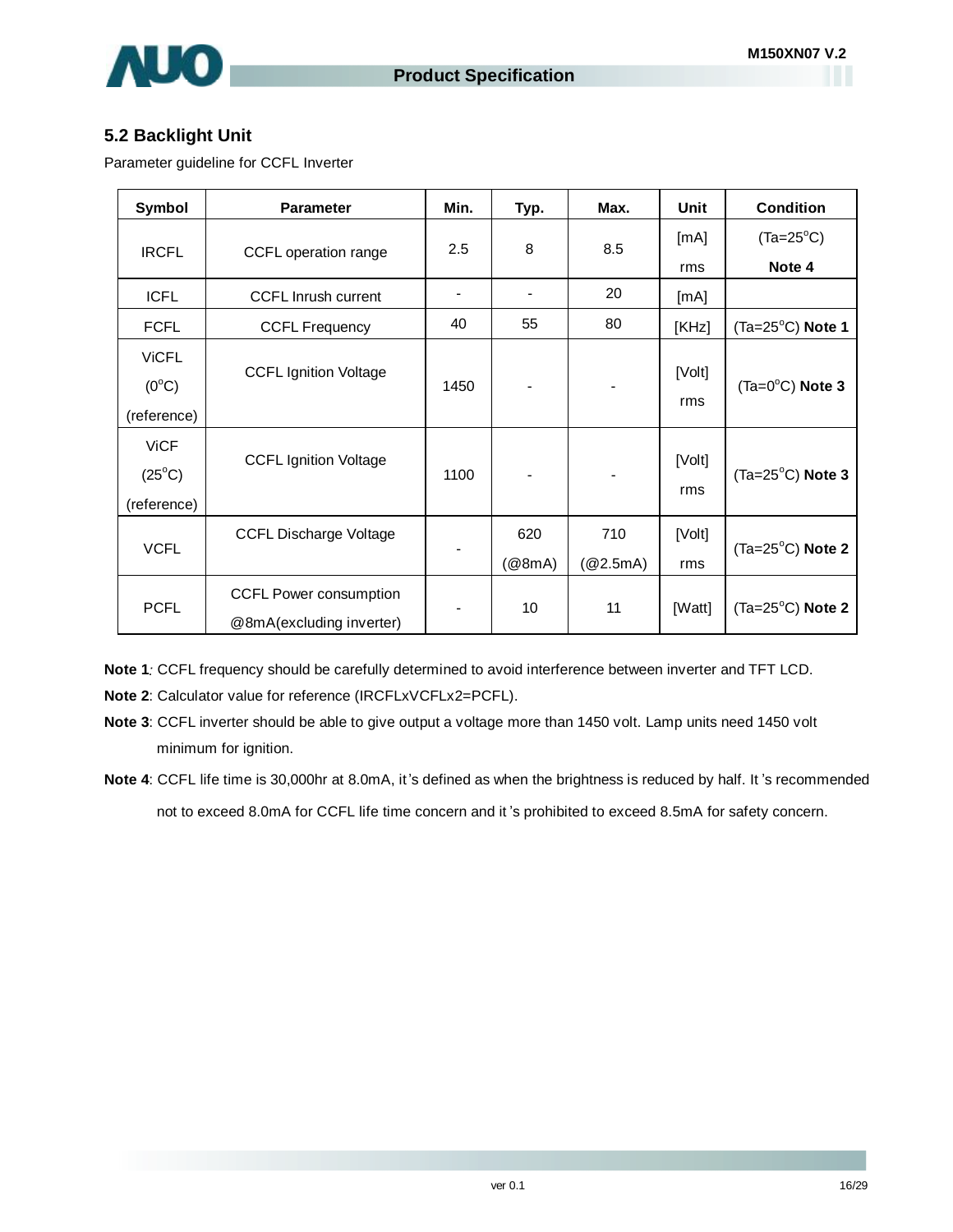

## **6.0 Signal Characteristic**

## **6.1 Pixel Format Image**

Following figure shows the relationship of the input signals and LCD pixel format.

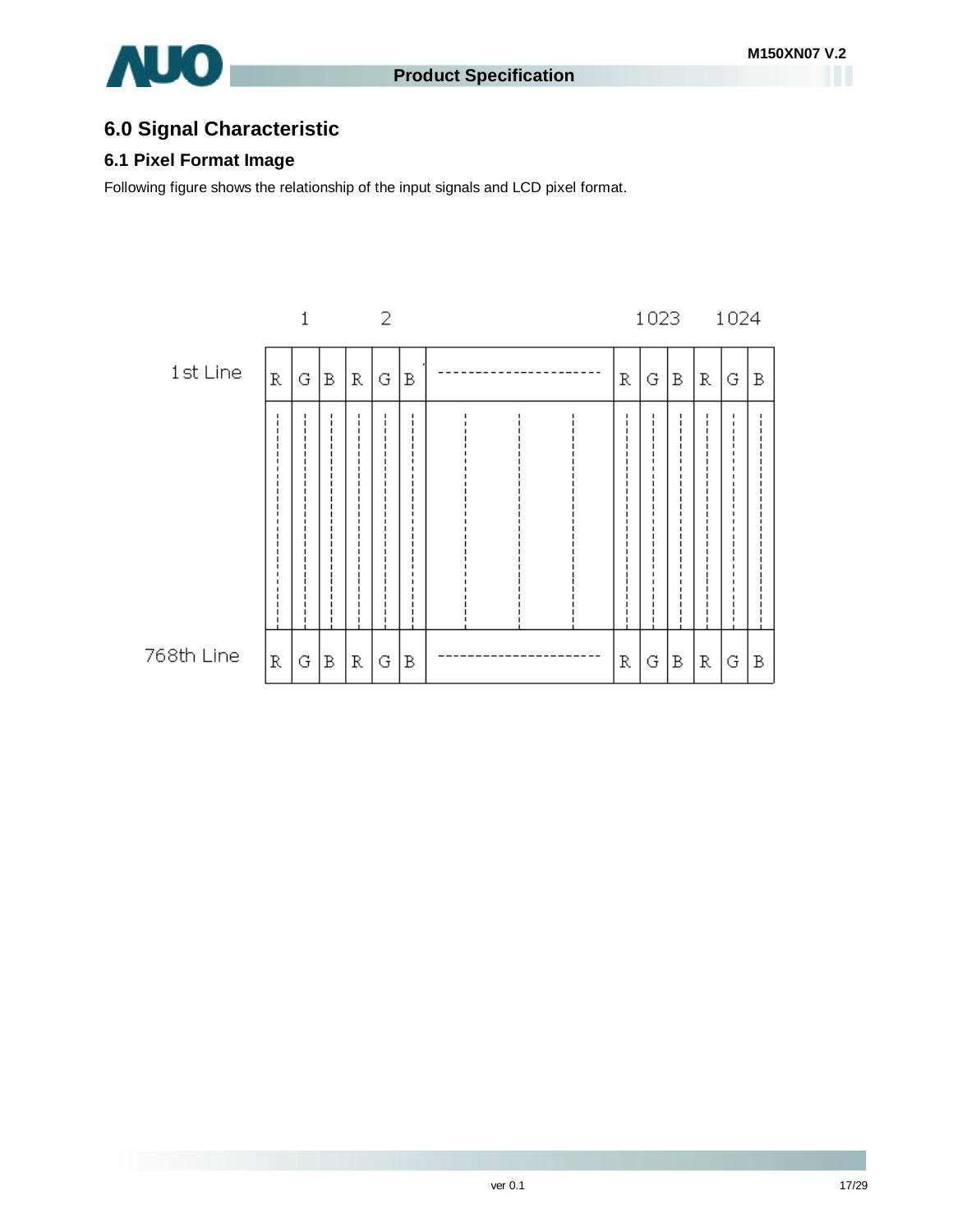

## **6.2 The input data format**



**Note1**: Please follow PSWG. **Note2**: 8-bit in **Note3**: R/G/B data 7:MSB, R/G/B data 0:LSB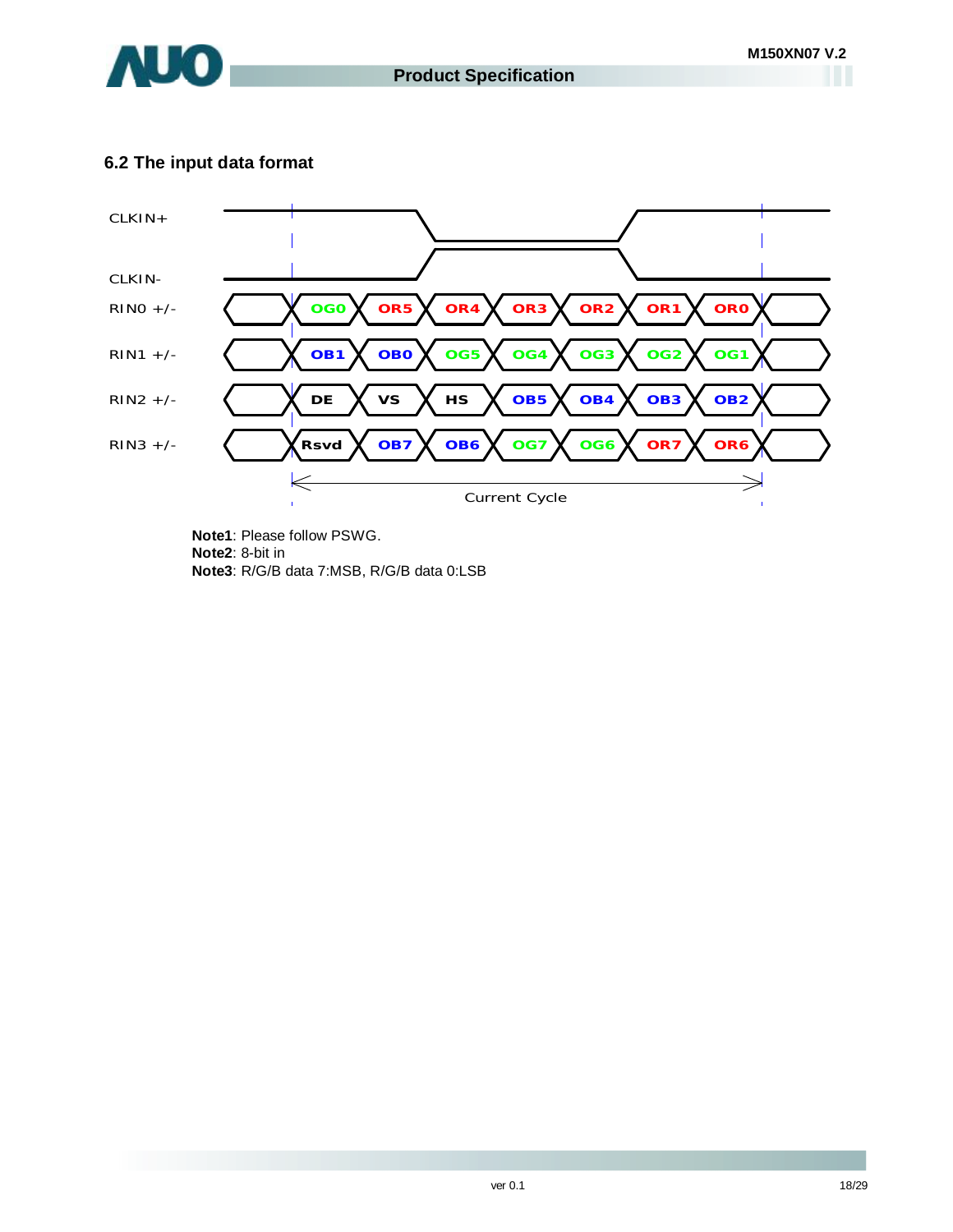

## **6.3 Signal Description**

The module using a pair of LVDS receiver SN75LVDS82(Texas Instruments) or compatible. LVDS is a differential signal technology for LCD interface and high speed data transfer device. Transmitter shall be SN75LVDS83(negative edge sampling) or compatible**.** The first LVDS port(RxOxxx) transmits odd pixels while the second LVDS port(RxExxx) transmits even pixels.

| CWY20G-A0D1T (PTWO) or MSB240420 (STM) |                    |                                                      |  |
|----------------------------------------|--------------------|------------------------------------------------------|--|
| Pin No.                                | Symbol             | <b>Description</b>                                   |  |
| 1                                      | <b>VDD</b>         | Power Supply, 3.3V (typical)                         |  |
| $\overline{2}$                         | <b>VDD</b>         | Power Supply, 3.3V (typical)                         |  |
| 3                                      | <b>VSS</b>         | Ground                                               |  |
| 4                                      | <b>VSS</b>         | Ground                                               |  |
| 5                                      | Rin <sub>0</sub> - | - LVDS differential data input (R0-R5, G0)           |  |
| 6                                      | $Rin0+$            | + LVDS differential data input (R0-R5, G0)           |  |
| $\overline{7}$                         | VSS                | Ground                                               |  |
| 8                                      | Rin1-              | - LVDS differential data input (G1-G5, B0-B1)        |  |
| 9                                      | $Rin1+$            | + LVDS differential data input (G1-G5, B0-B1)        |  |
| 10                                     | <b>VSS</b>         | Ground                                               |  |
| 11                                     | Rin <sub>2</sub>   | - LVDS differential data input (B2-B5, HS, VS, DE)   |  |
| 12                                     | $Rin2+$            | + LVDS differential data input (B2-B5, HS, VS, DE)   |  |
| 13                                     | <b>VSS</b>         | <b>Ground</b>                                        |  |
| 14                                     | CIKIN-             | - LVDS differential clock input                      |  |
| 15                                     | $C$ $K$ $N+$       | + LVDS differential clock input                      |  |
| 16                                     | <b>VSS</b>         | Ground                                               |  |
| 17                                     | Rin3-              | - LVDS differential data input (R6-R7, G6-G7, B6-B7) |  |
| 18                                     | $Rin3+$            | - LVDS differential data input (R6-R7, G6-G7, B6-B7) |  |
| 19                                     | <b>VSS</b>         | Ground                                               |  |
| 20                                     | <b>VSS</b>         | Ground                                               |  |

**Note:** Please follow PSWG.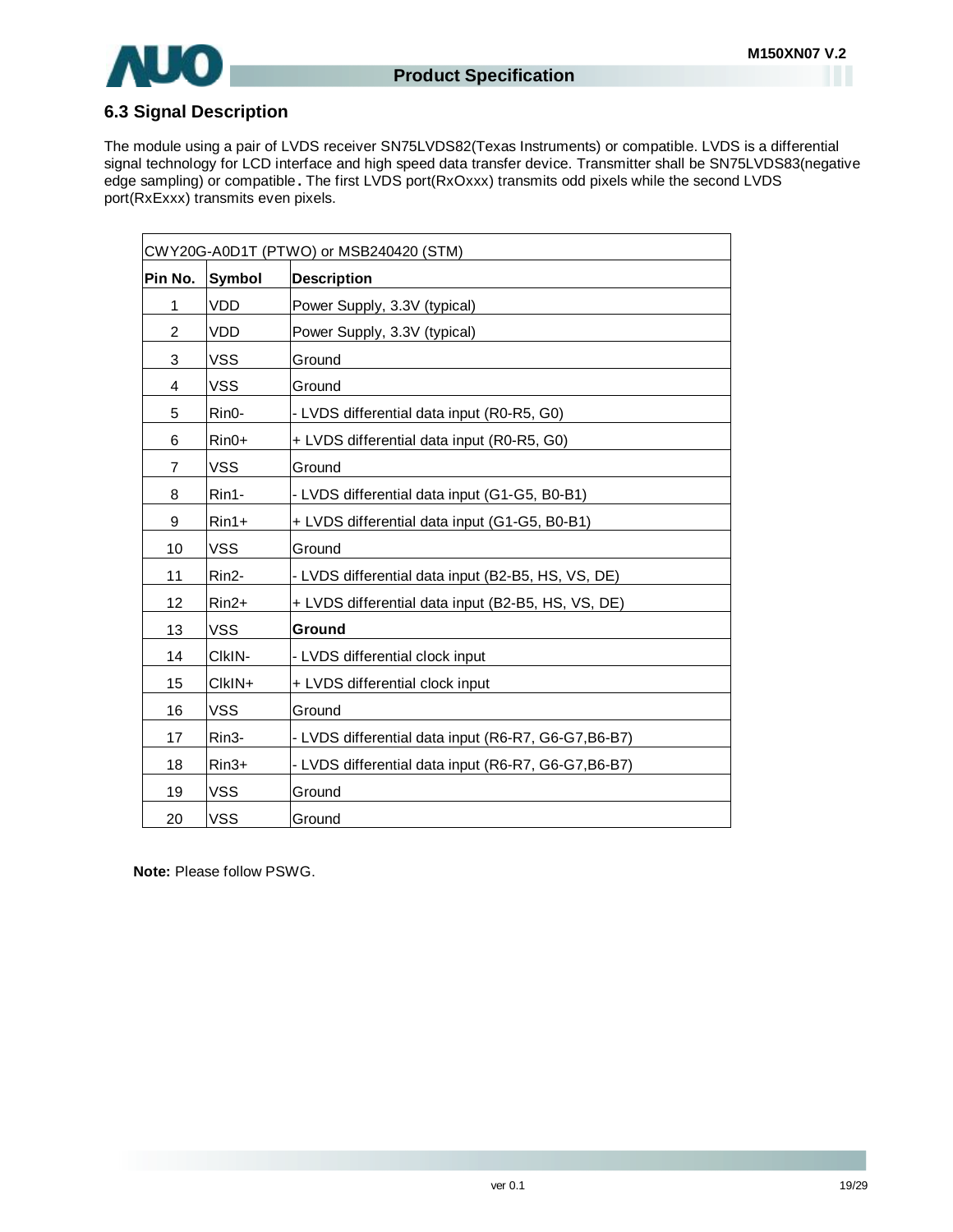

## **6.4 Interface Timing**

## **6.4.1 Timing Characteristics**

Basically, interface timings described here is not actual input timing of LCD module but output timing of SN75LVDS82DGG (Texas Instruments) or equivalent.

| Signal              | <b>Parameter</b>    | Symbol | <b>MIN</b> | <b>TYP</b> | <b>MAX</b> | Unit       |
|---------------------|---------------------|--------|------------|------------|------------|------------|
| <b>Clock Timing</b> | Clock frequency     | clk    | 50         | 65         | 81         | <b>MHz</b> |
| <b>Hsync Timing</b> | Horizontal active   | Thd    | 1024       | 1024       | 1024       | Tclk       |
|                     | Horizontal blanking | Thbl   | 40         | 320        | 400        | Tclk       |
|                     | Horizontal period   | Th     | 1064       | 1344       | 1424       | Tck        |
| Vsync Timing        | Vertical active     | Tvd    | 768        | 768        | 768        | Th         |
|                     | Vertical blanking   | Tvbl   | 8          | 38         | 75         | Th         |
|                     | Vertical period     | Tv     | 776        | 806        | 843        | Th         |

Note:DE mode only

Note: Typical value refer to VESA STANDARD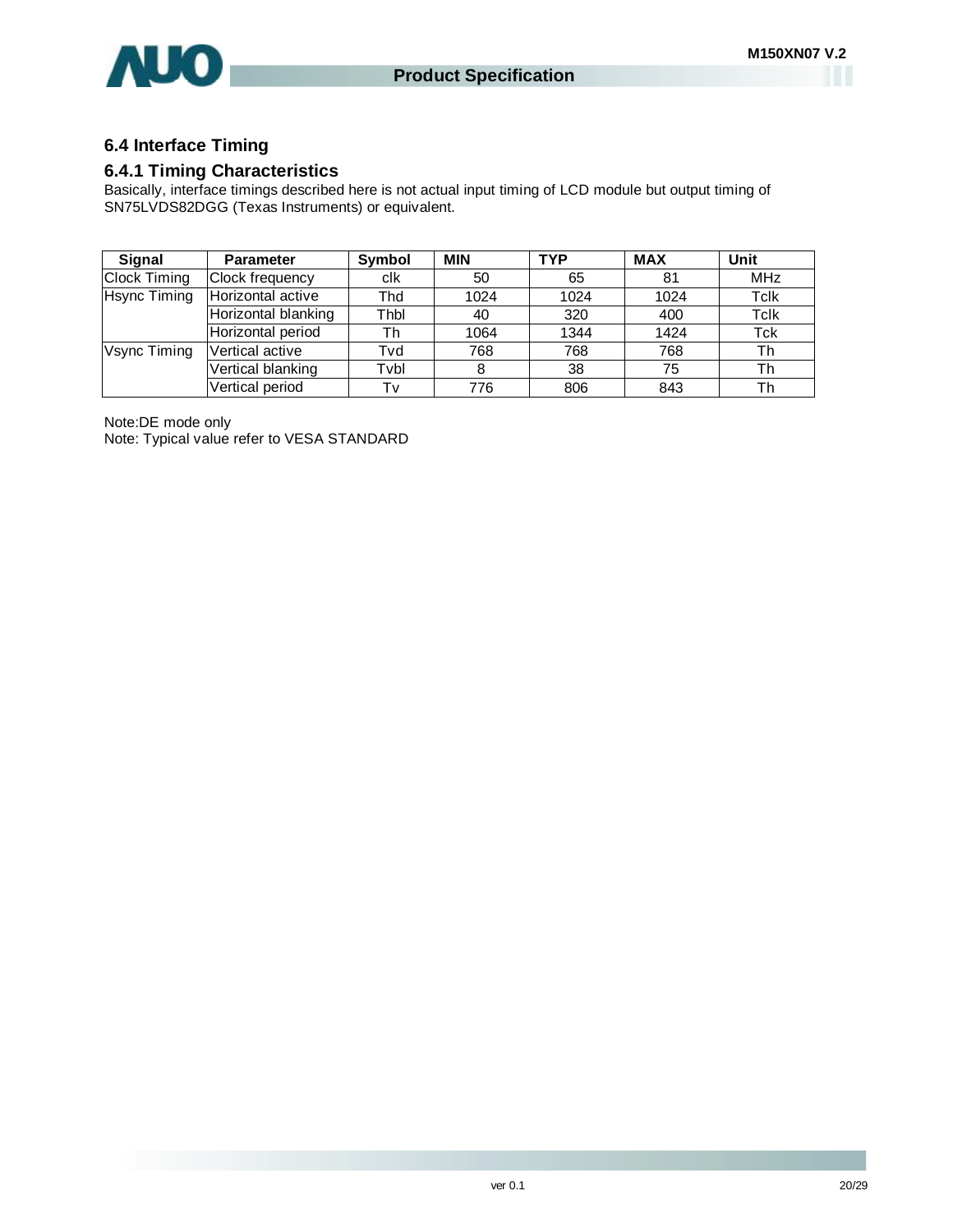

# **6.4.2 Timing diagram**



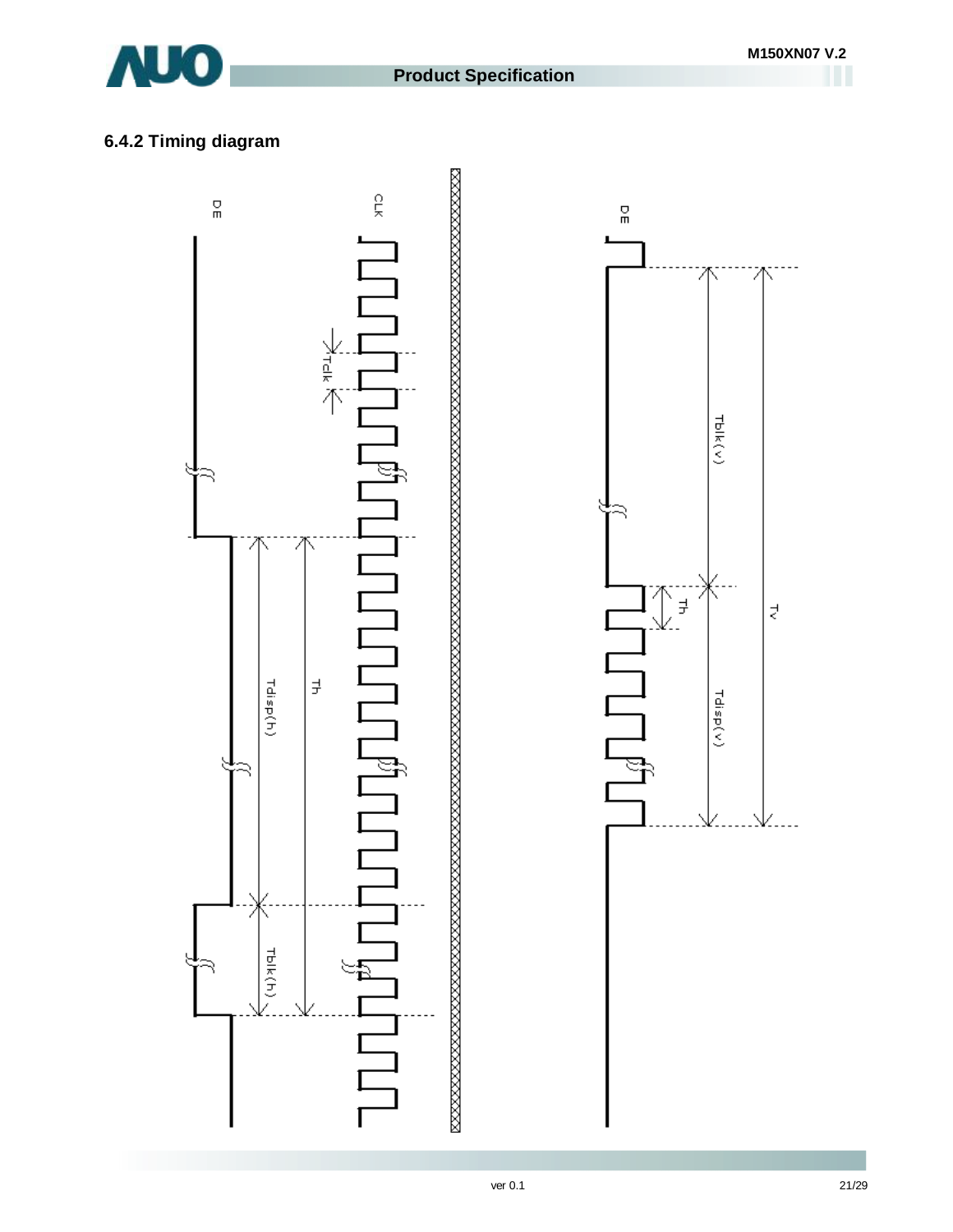

## **6.5 Power ON/OFF Sequence**

Vin power and lamp on/off sequence is as follows. Interface signals are also shown in the chart. Signals from any system shall be Hi-Z state or low level when Vin is off.

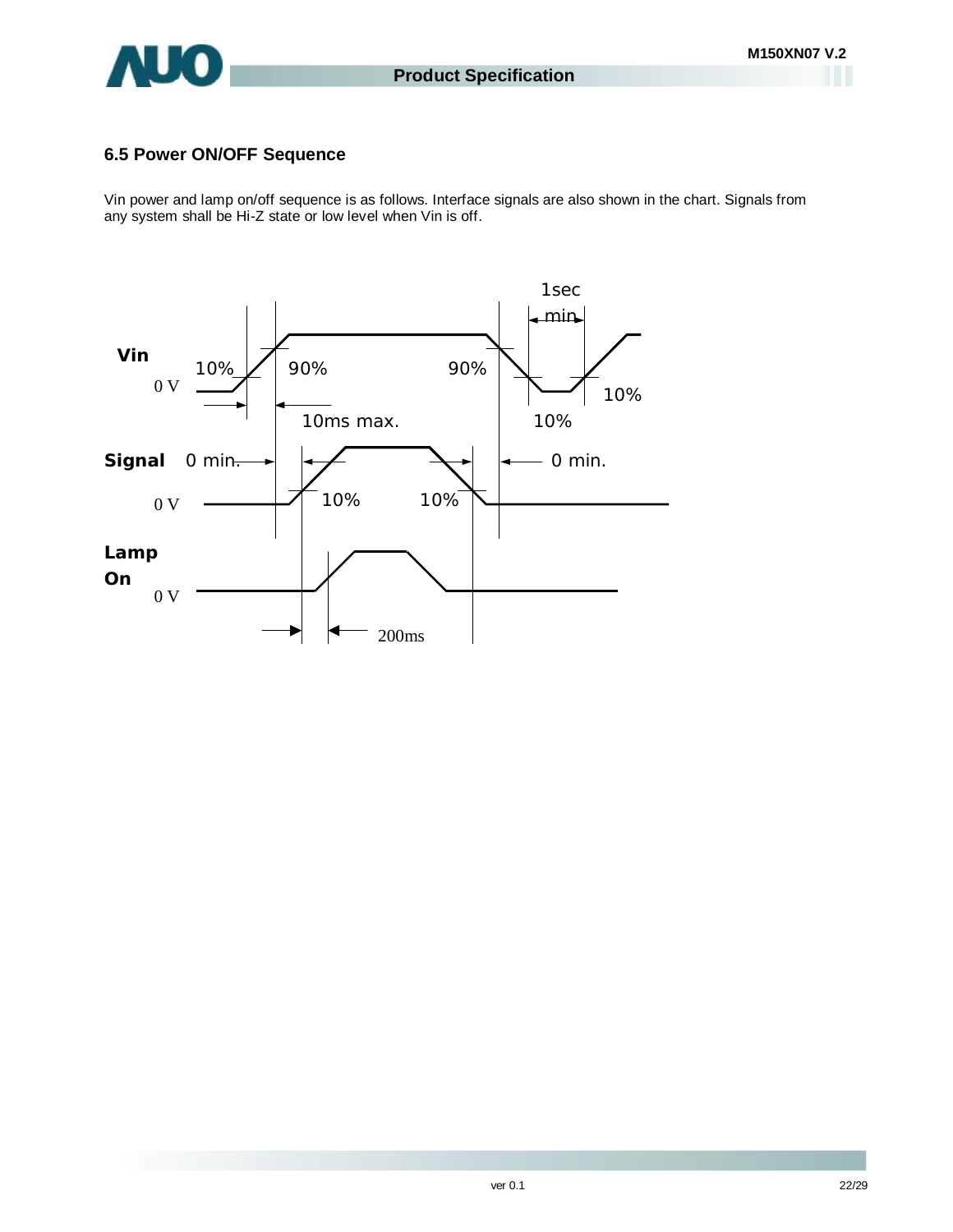

## **7.0 Connector & Pin Assignment**

Physical interface is described as for the connector on module. These connectors are capable of accommodating the following signals and will be following components.

## **7.1 TFT LCD Module**

| <b>Connector Name / Designation</b> | Interface Connector / Interface card |
|-------------------------------------|--------------------------------------|
| <b>Manufacturer</b>                 | P-TWO or compatible                  |
| Type Part Number                    | CWY20G - A0G16 / MSB240420           |
| <b>Mating Housing Part Number</b>   | HRS DF14-20S-1.25C                   |

| Pin#           | <b>Signal Name</b> | Pin#           | <b>Signal Name</b> |
|----------------|--------------------|----------------|--------------------|
| 1              | <b>VDD</b>         | $\overline{2}$ | <b>VDD</b>         |
| $\mathbf{3}$   | <b>VSS</b>         | $\overline{4}$ | <b>VSS</b>         |
| 5              | Rin0-              | 6              | $Rin0+$            |
| $\overline{7}$ | <b>VSS</b>         | 8              | Rin1-              |
| $9\,$          | $Rin1+$            | 10             | <b>VSS</b>         |
| 11             | Rin <sub>2</sub> - | 12             | $Rin2+$            |
| 13             | <b>VSS</b>         | 14             | CIkIN-             |
| 15             | CIkIN+             | 16             | <b>VSS</b>         |
| 17             | Rin3-              | 18             | $Rin3+$            |
| 19             | <b>VSS</b>         | 20             | <b>VSS</b>         |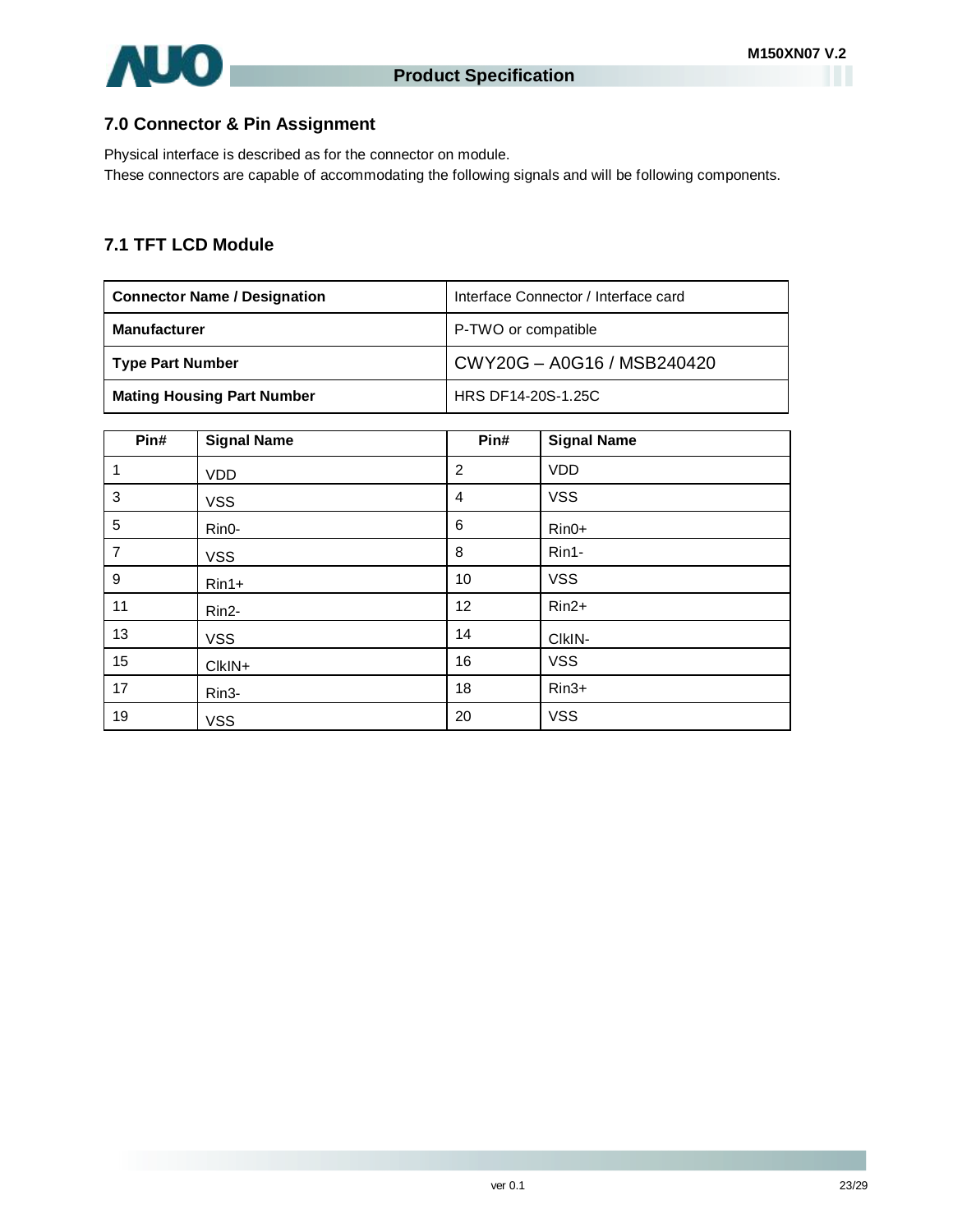

## **7.2 Backlight Unit**

| <b>Connector Name / Designation</b> | For Lamp Connector  |
|-------------------------------------|---------------------|
| <b>Manufacturer</b>                 | JST or compatible   |
| <b>Type / Part Number</b>           | BHR-03VS-1          |
| <b>Mating Type / Part Number</b>    | SM02(8.0)B-BHS-1-TB |

## **7.3 Signal for Lamp connector**

| Pin | Symbol     | <b>Description</b> |
|-----|------------|--------------------|
|     | <b>IHV</b> | Lamp High Voltage  |
| 12  | <b>NC</b>  | No connection      |
| 13  |            | Ground             |

- u Cable length: 140 +- 5 mm
- u Connector-output position: right side (front view)
- u Lamp assembly design shall be easy for replacement and repair.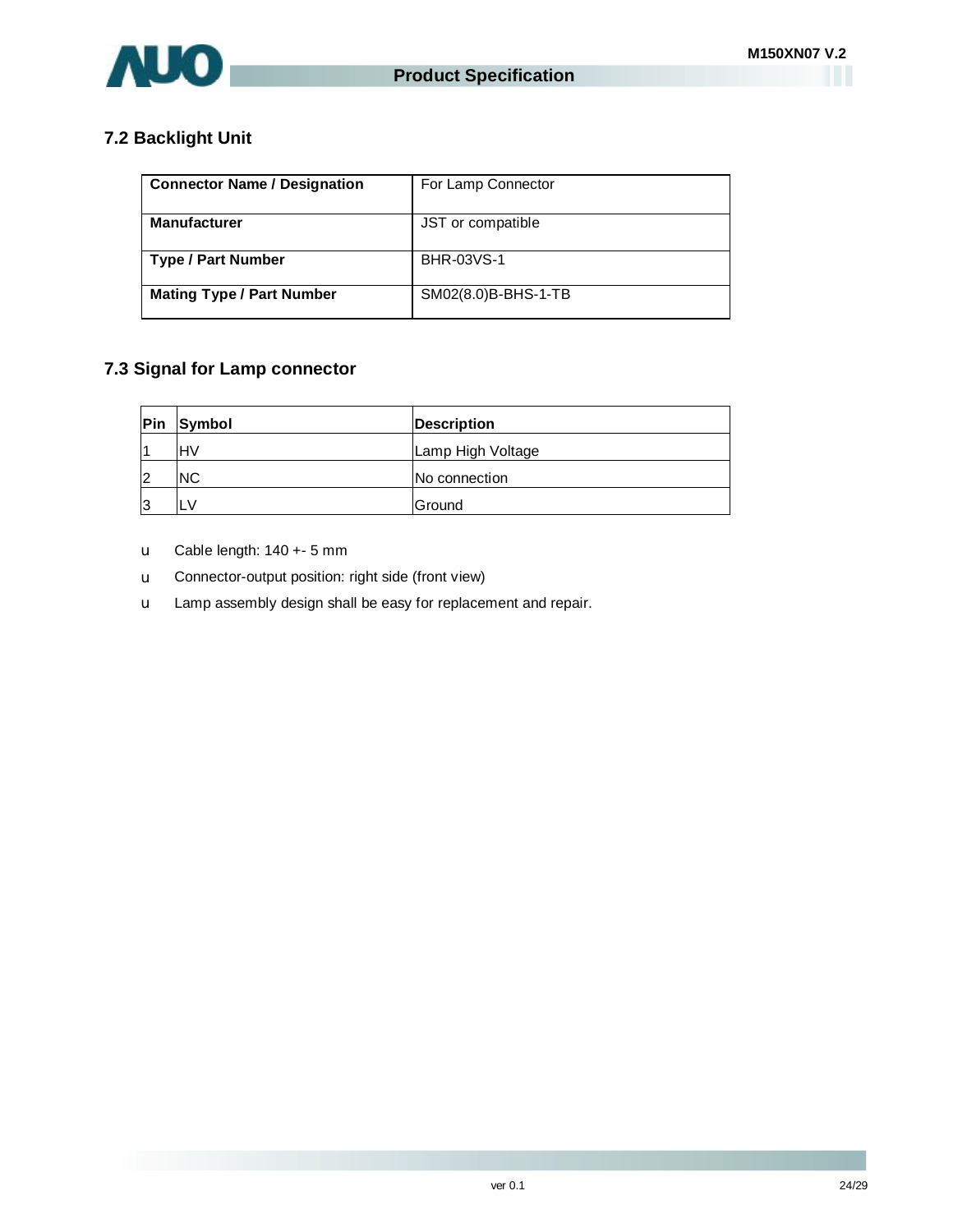

# **8.0 Reliability**

Reliability test condition

|                | <b>No Test Item</b>                | <b>Test Condition</b>                                                              |
|----------------|------------------------------------|------------------------------------------------------------------------------------|
| $\vert$ 1      | Temperature Humidity Bias (THB)    | $50^{\circ}$ C, 80%, 300 hours                                                     |
| $\overline{c}$ | High Temperature Operation (HTO)   | $50^{\circ}$ C, 300 hours                                                          |
| 3              | Low Temperature Operation (LTO)    | $0^{\circ}$ C, 300 hours                                                           |
| 14             | High Temperature Storage (HTS)     | $60^{\circ}$ C, 300 hours                                                          |
| 5              | Low Temperature Storage (LTS)      | $-20^{\circ}$ C, 300hours                                                          |
| 6              | Thermal Shock Test (TST)           | -20℃/30min, 60℃/30min, 100 cycles                                                  |
| 7              | On/Off Test                        | On/10sec, Off/10sec, 30,000 cycles                                                 |
| 8              | Shock Test (Non-Operating)         | 50G, 20ms, Half-sine wave (+ X, +Y, +Z)                                            |
| 9              | Vibration Test (Non-Operating)     | 1.5G(10~200Hz P- P), 30 Minutes each Axis (X, Y, Z)                                |
|                | 10   ESD (ElectroStatic Discharge) | Contact Discharge: $\pm$ 8KV, 150pF(330 $\Omega$ ) 1sec, 8 points, 25 times/ point |
|                |                                    | Air Discharge: $\pm$ 15KV, 150pF(330 $\Omega$ ) 1sec, 8 points, 25 times/ point    |
|                | 11 Altitude Test                   | Operation: 10,000 ft                                                               |
|                |                                    | Non-Operation:30,000 ft                                                            |
|                | 12 Drop Test                       | The drop height is 60cm                                                            |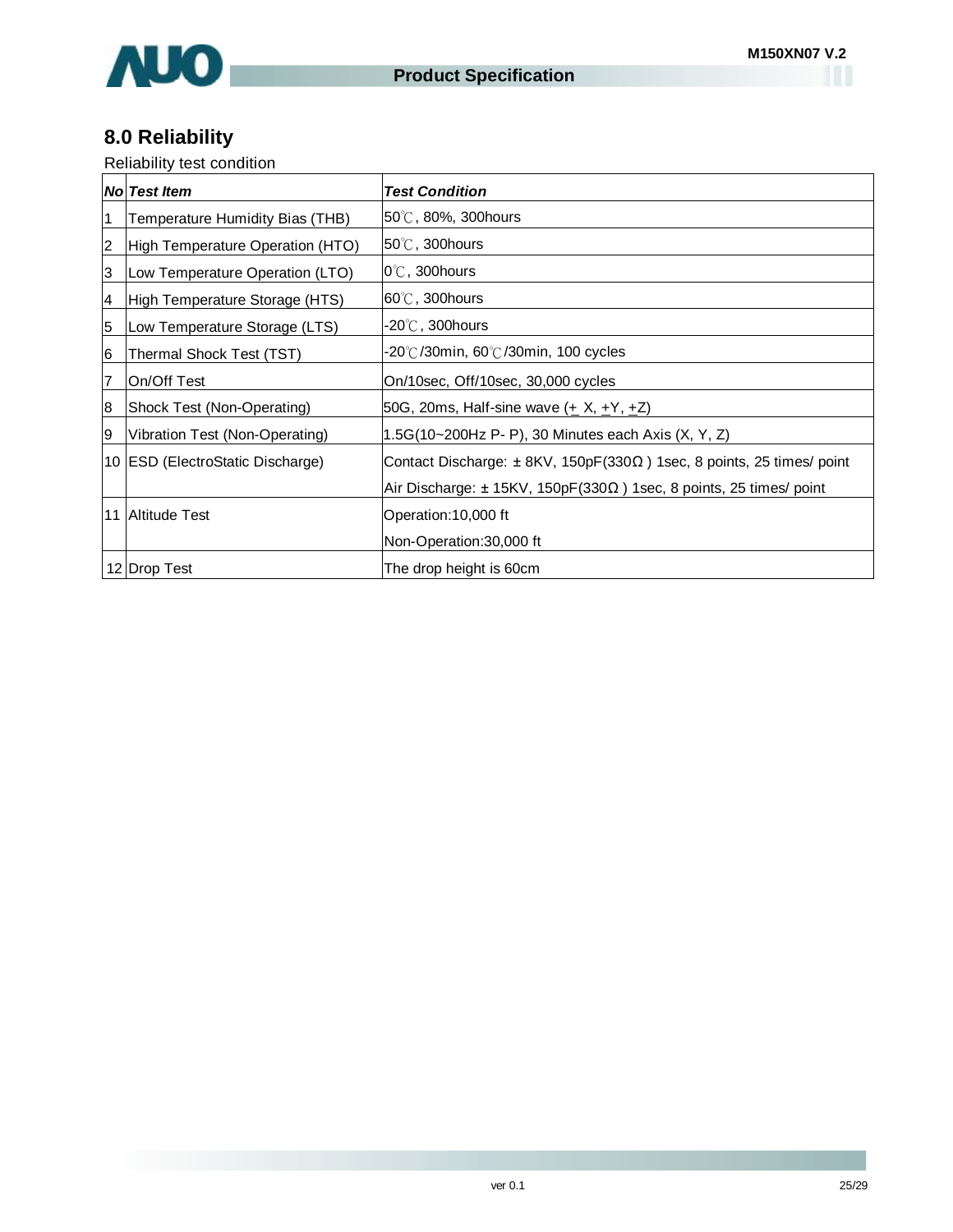## **9.0 Safety**

### **9.1 Sharp Edge Requirements**

There will be no sharp edges or comers on the display assembly that could cause injury.

## **9.2 Materials**

### **9.2.1 Toxicity**

There will be no carcinogenic materials used anywhere in the display module. If toxic materials are used, they will be reviewed and approved by the responsible AUO Toxicologist.

### **9.2.2 Flammability**

All components including electrical components that do not meet the flammability grade UL94-V1 in the module will complete the flammability rating exception approval process.

The printed circuit board will be made from material rated 94-V1 or better. The actual UL flammability rating will be printed on the printed circuit board.

### **9.3 Capacitors**

If any polarized capacitors are used in the display assembly, provisions will be made to keep them from being inserted backwards.

## **10.0 Other requirement**

### **10.1 National Test Lab Requirement**

The display module will satisfy all requirements for compliance to

| UL 1950, First Edition | U.S.A. Information Technology Equipment         |
|------------------------|-------------------------------------------------|
| CSA C22.2 No.950-M89   | Canada, Information Technology Equipment        |
| EEC 950                | International, Information Technology Equipment |
| EN 60 950              | International, Information Processing Equipment |
|                        | (European Norm for IEC950)                      |

### **10.2 Label**

The label is on the panel as shown below:

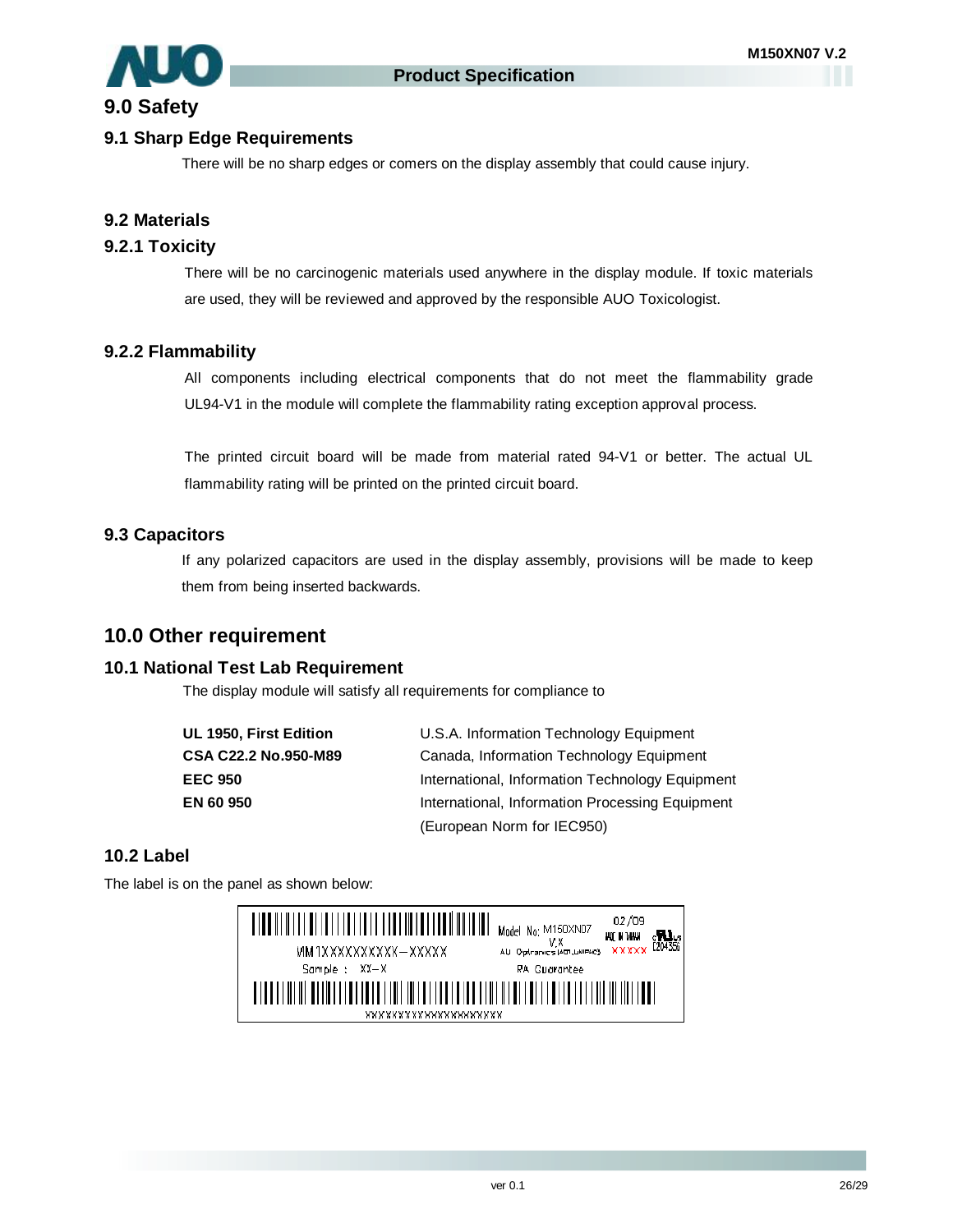## **11.0 Mechanical Characteristics**

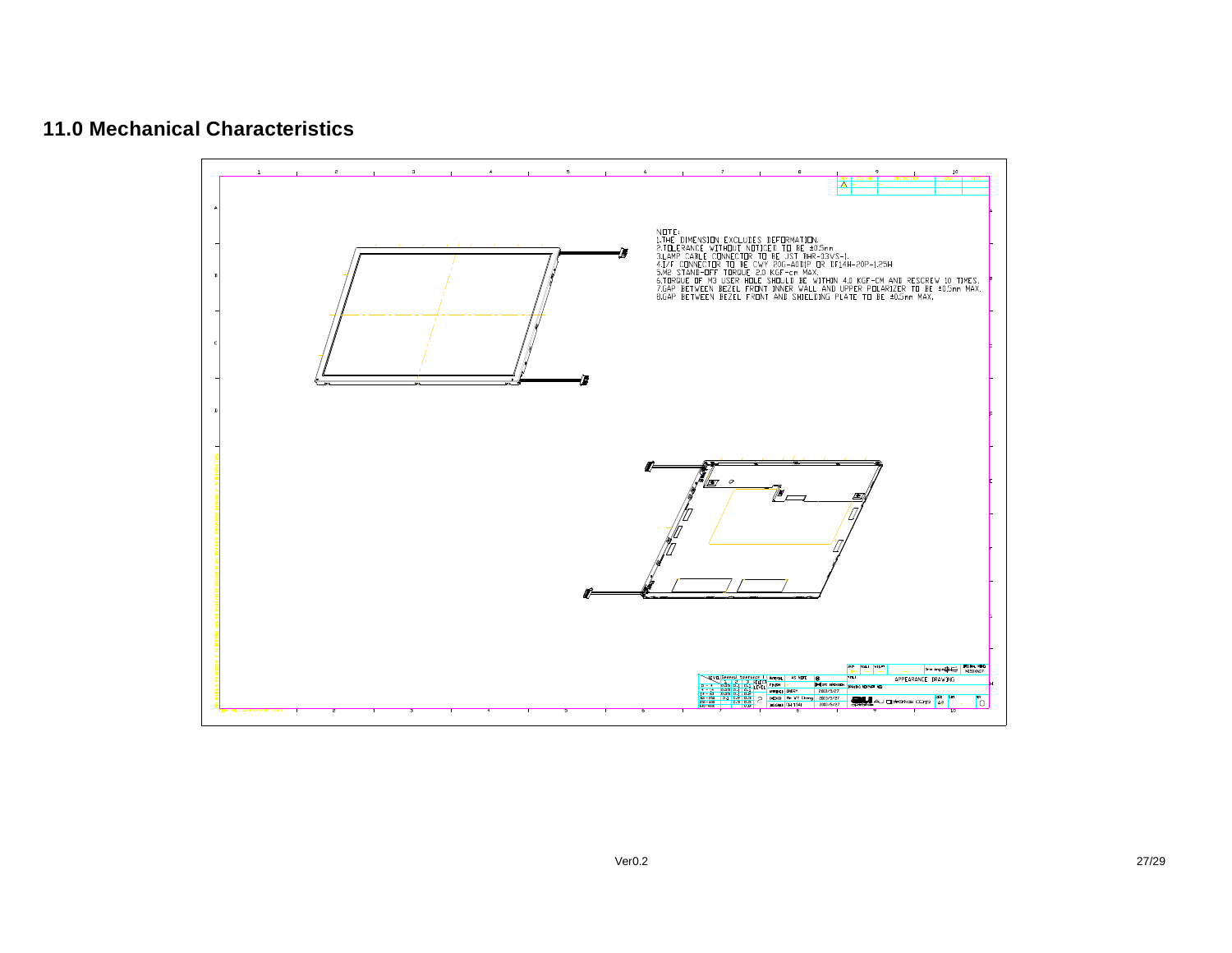